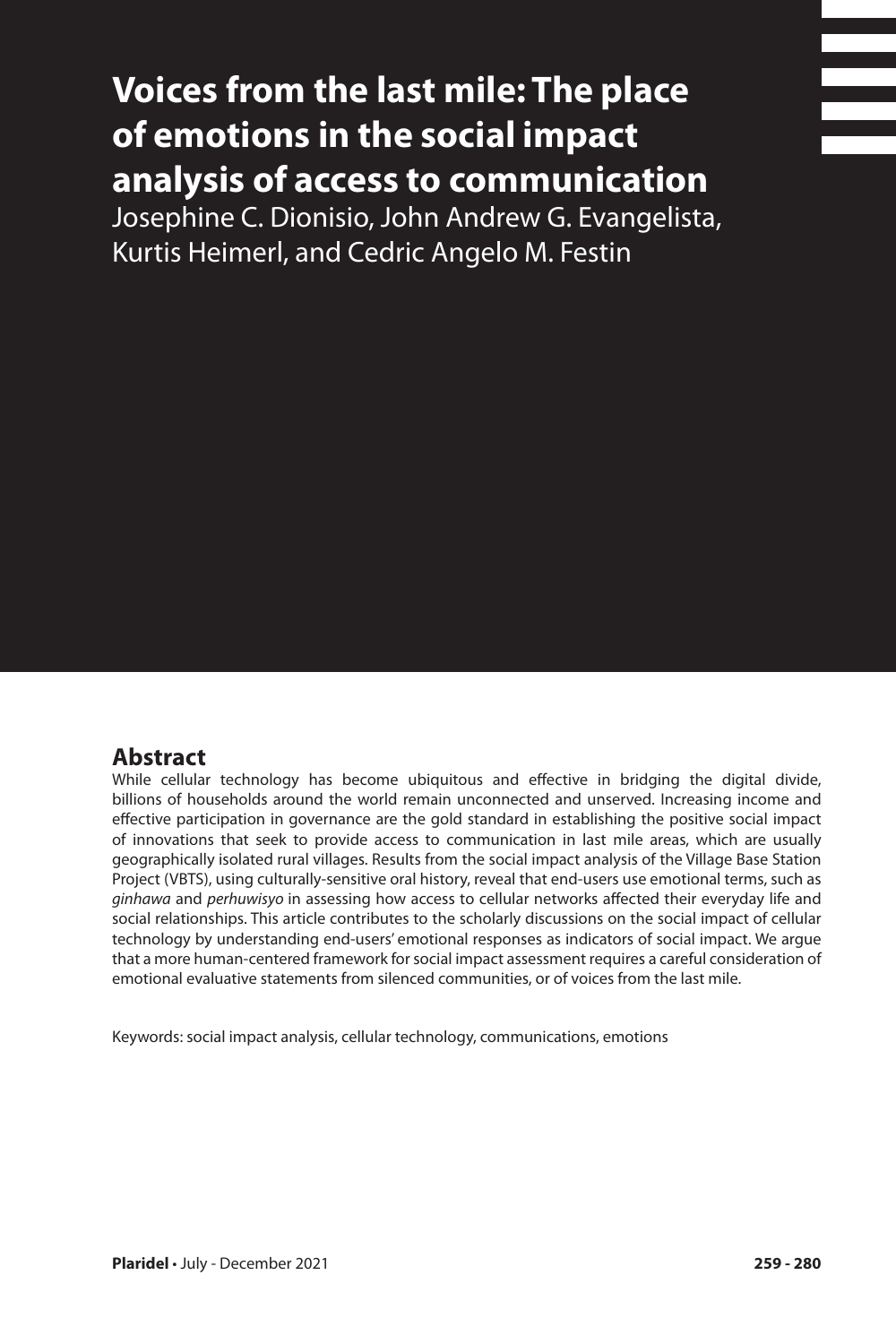# *Plaridel* **Open Access Policy Statement**

As a service to authors, contributors, and the community, *Plaridel: A Philippine Journal of Communication, Media, and Society* provides open access to all its content. To ensure that all articles are accessible to readers and researchers, these are available for viewing and download (except Early View) from the *Plaridel* journal website, provided that the journal is properly cited as the original source and that the downloaded content is not modified or used for commercial purposes. *Plaridel*, published by the University of the Philippines College of Mass Communication is licensed under Creative Commons Attribution-NonCommercial-NoDerivatives 4.0 International License (https://creativecommons.org/ licenses/by-nc-nd/4.0/legalcode).

#### **How to cite this article in APA**

Dionisio, J. C., Evangelista, J. A. G., Heimerl, K., & Festin, C. A. M. (2021). Voices from the last mile: The place of emotions in the social impact analysis of access to communication. *Plaridel*, 18(2), 259-280. https://doi.org/10.52518/2020-01dievhef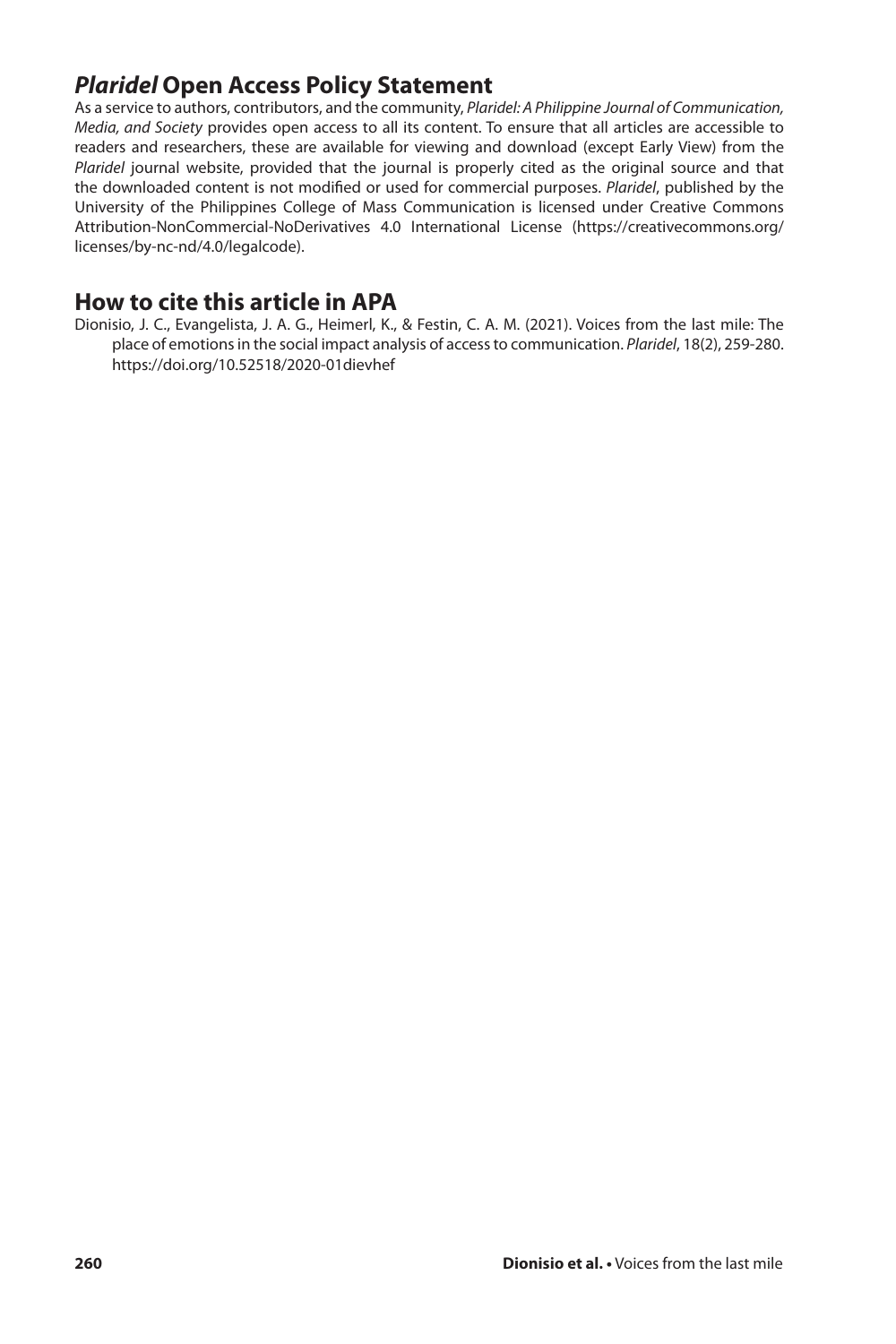# **Statement of the Problem and Objectives of the Paper**

Cellular communication technologies bring immense changes in infrastructural and physical capabilities of communities, as well as in personal and community decision-making processes (Campbell & Kwak, 2010; Mwantimwa, 2019; Sinha, 2005; Urquhart et al., 2008). Thus, several studies examine how mobile phones are used to generate social capital especially in poor rural villages. Findings suggest that aside from enabling individuals to connect with one another, mobile phones can also help create economic opportunities, strengthen social networks, and organize political mobilizations (Campbell & Kwak, 2010; Mwantimwa, 2019; Sinha, 2005; Urquhart et al., 2008). Mobile phones help generate rural livelihoods and contribute to poverty reduction (Sife et al., 2010). They enable end-users to expand their business contacts and to increase their income by saving money from reduced travel costs (Donner, 2006). The economic and developmental promises of mobile technology remain to be the dominant ways of analyzing its social impact. Expressions of an improved sense of wellbeing and feelings of relief in the context of social relationships are usually less valued as evidence of social impact (Arora & Rangaswamy, 2013).

The discussion in this paper aims to push this conversation forward by showing that feelings are indicative of social impact and should have profound repercussions in the realm of technology development, business modelling, and public policymaking. Data from our qualitative social impact analysis, which is informed by the principles of a culturally-sensitive oral history, show that end-users of the Village Base Station Project (VBTS) described the most important changes in their lives after having access to cellular communication by using emotional terms such as *ginhawa* (relief) and *perhuwisyo* (dismay). We interpret these affect-based responses as evaluative statements on the impact of the project that reveal important insight about access to communication in last mile villages. Often dismissed as less persuasive anecdotal evidence in justifying sustained investment in last mile villages, these emotional accounts should be given emphasis in a human-centered assessment of impact to amplify the voices from the last mile.

# **Background of the VBTS Project**

The digital divide created new hierarchies between those who have access to information technology and those who do not (Arquilla & Ronfeldt, 2001; Castells, 1996; Entman, 1996; Harris, 2016; Mansell, 2012; Skuse & Cousins, 2007; Tikao, 2013; Ullah, 2017). The Village Base Station Project (VBTS) is an interdisciplinary research project that aims to contribute to close such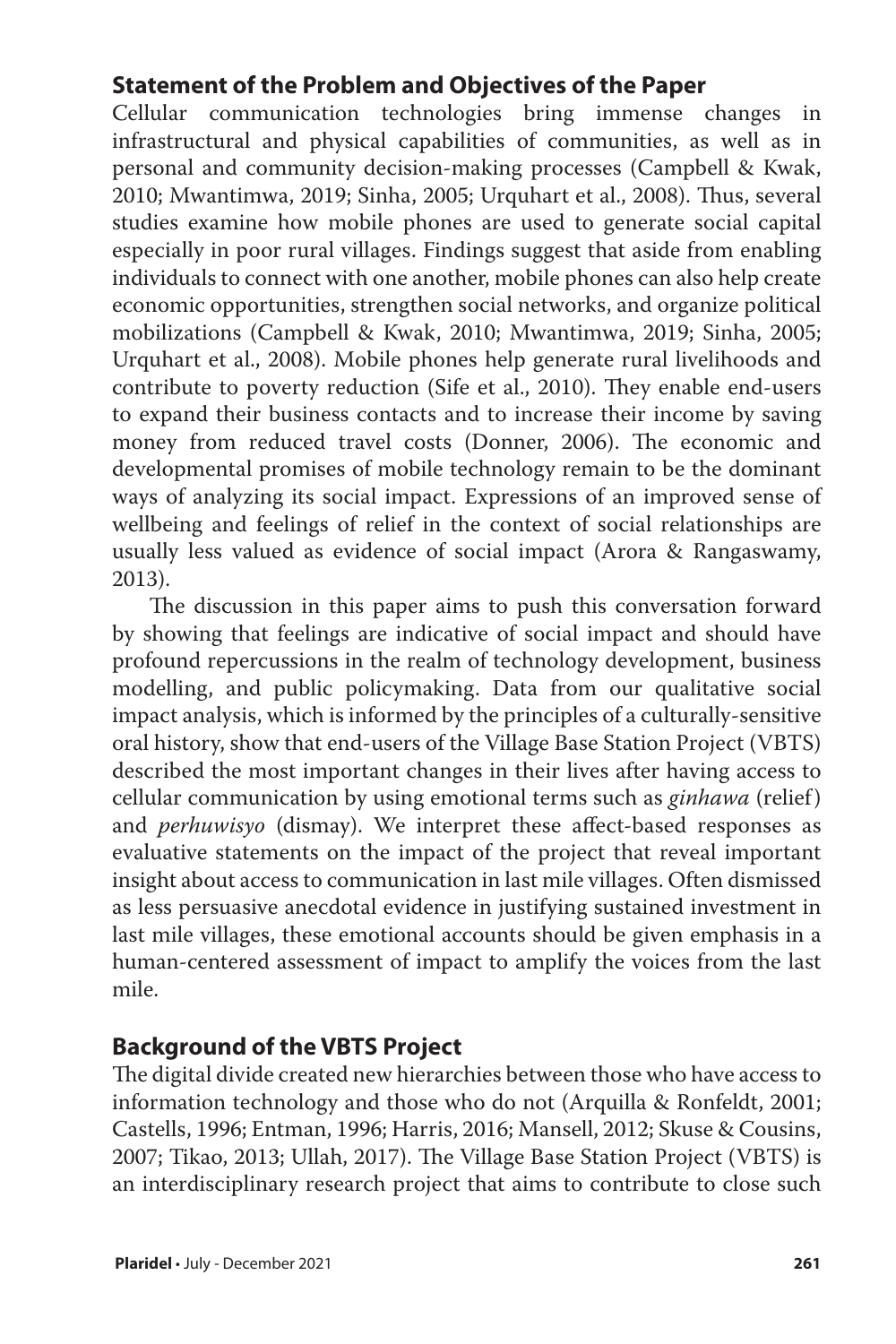a gap. Initiated by UP Diliman and funded from March 2015 to September 2019 by the Philippines' Commission on Higher Education (CHED) through its Philippine-California Advanced Research Institutes (PCARI) program, it aimed to empower marginalized villages by deploying a community cellular network system (CCN) in sites that have no access to cellular phone services. It is a contribution to a global effort towards the development of humancentered technologies, which is an emerging approach in innovation that is championed by engineers and computer scientists who uphold the ideal that science and technology should be democratized.

The VBTS project team is an interdisciplinary team of researchers from the University of California Berkeley (UC Berkeley) and from the University of the Philippines Diliman (UP Diliman). The engineering team developed and deployed the base stations and built the towers while the social science team investigated the social impact of this technological intervention and the policy environment affecting the development and deployment of such technologies. Even if each team was doing research and development in their specific field of expertise, the entire team collaborated in every significant aspect of project implementation through regular teleconferences and joint visits.

The VBTS technology package is an easy-to-maintain, low-cost and low-power technology managed by host villages. It includes the installation of base transceiver stations (BTS, or base stations) that can provide cellular signal within a 500-meter radius in selected sites. It also included the conducting of a series of trainings for designated village operators, faculty members from the provincial college, and engineering personnel in the local government unit to help build local capabilities in the maintenance and repair of the VBTS.

Implementing the VBTS project required the collaboration of several stakeholders. A telecommunications company (telco) allowed the use of their frequency as part of their corporate social responsibility program, through a Memorandum of Agreement with UP. The Philippine office of an international non-government organization working on innovation and poverty reduction provided free sim cards to end-users in the selected project sites. Partner municipal governments secured access to lands in the selected villages where the towers were constructed. Existing village cooperatives became project partners who handled the business component of the project. They bought the prepaid load in bulk and at a discounted rate from the telco and then sold these in retail to end-users in the village.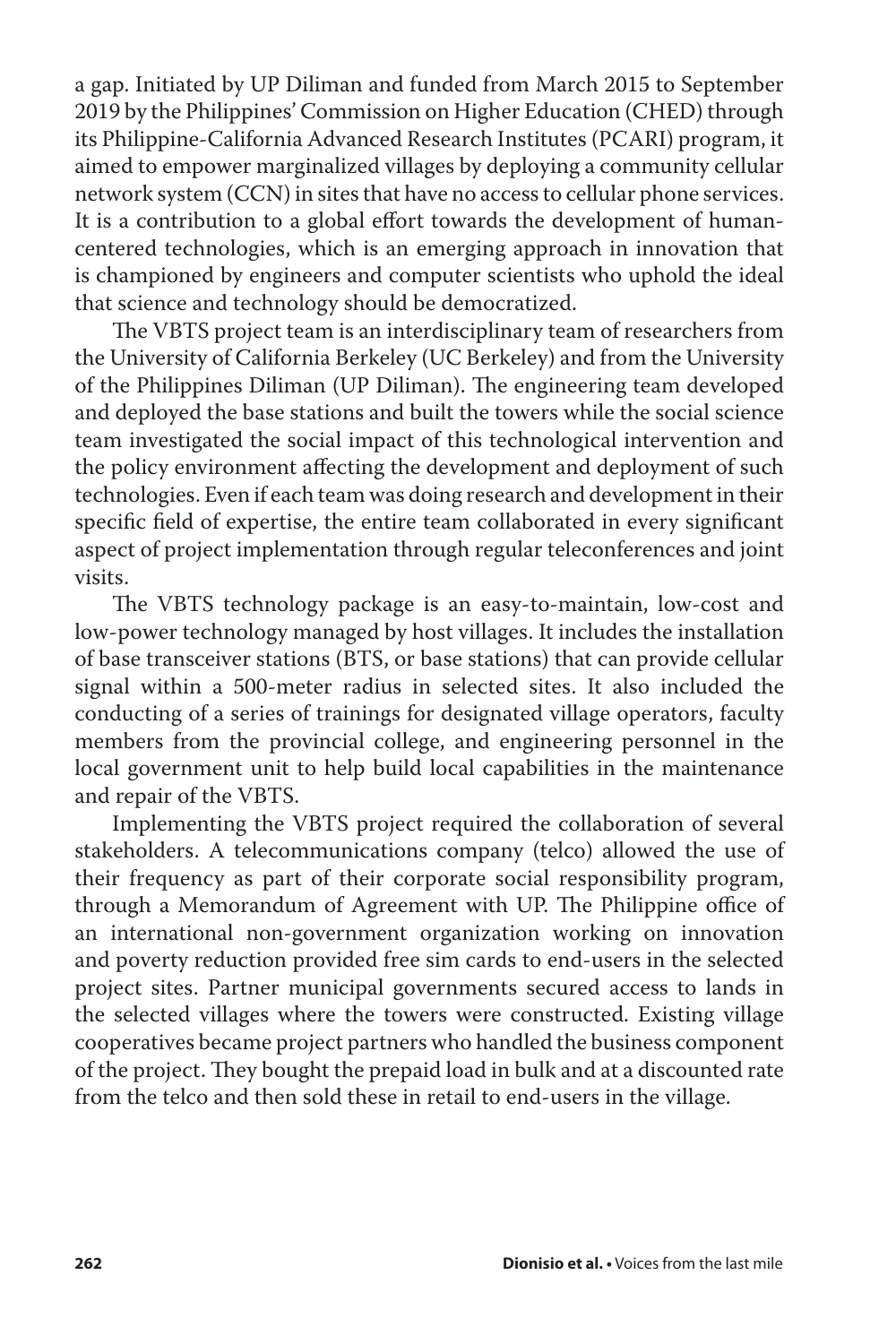# **Profiles of the Project Sites**

Marginalized villages, or villages that remain outside the telecommunication grid because they do not meet the viability criteria of big telecommunication companies (telcos), were the target sites of the VBTS project. After profiling several provinces, the VBTS project sites were eventually located in seven (7) coastal barangays (villages) in three (3) municipalities in the province of Aurora in the island of Luzon. Situated between the Sierra Madre mountain range and the Pacific Ocean, these villages are geographically isolated. According to our participants, this leaves them without access to cellular services and very poor access, if any, to other forms of basic social services, such as schools and hospitals. Children need to live in the provincial capital since the schools in the villages can only offer basic education. Students must get out of the village to pursue secondary education and collegiate degrees.

According to our participants, agriculture is the major livelihood in their villages. Their main agricultural product is coconut. Villagers also plant banana and other produce in the more mountainous terrains of their village. They sell these products in the provincial capital, Baler, and in other neighboring municipalities. There are a few small grocery stores in each village where daily household needs may be bought. Some members of the community are migrant workers and establish temporary residence in Baler.

Residents even mentioned that they travel great distances, which typically takes several hours of travel in the open sea of the Pacific, just to communicate with their family and friends who are either living or working outside the village, or to conduct simple business transactions like buying or selling. Parents whose children are studying in the provincial capital would need to travel by boat for three (3) to four (4) hours or walk for eight (8) hours just to reach the capital and talk to their children. Sometimes, they would ask commercial boat drivers to deliver handwritten letters to their family members residing in the capital.

Many residents own cellular phones even if there are no cellular services in their village, which they use for entertainment when inside the village and for communication in the few identified locations outside the village where they could access cellular signal. Through a partnership agreement with a major telco, and with the appropriate local government units, as well as with villagers' free prior and informed consent, VBTS towers were set up in these villages that made cell phone signal accessible in their residence and place of work for approximately a year, or within the duration of project implementation in the site.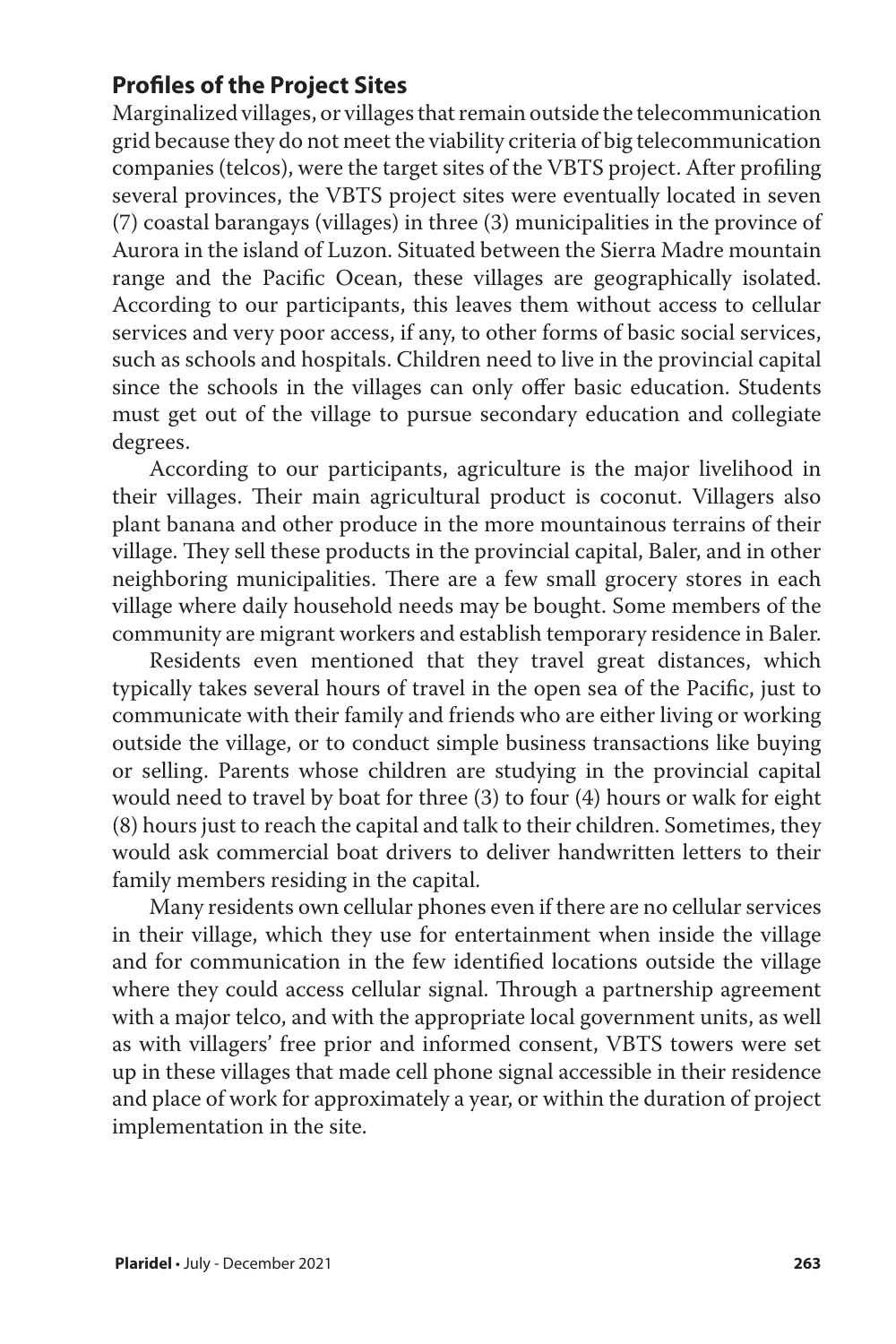## **Theoretical Framework**

Sociologists have studied the emotional element of social events and have established that emotions are crucial elements of social order (Bericat, 2016; Kemper, 2011; Olson et al., 2017). Thus, any account of social events would have to include an analysis of the emotional experiences embedded in them (Bericat, 2016). Emotions possess three elements: evaluation, motivation, and transformation (Brody, 1999; Lawler & Thye, 1999). First, emotions are "evaluative states" (Lawler & Thye, 1999; Scherer, 2005). Internal and external stimuli are judged as objects that make one feel good, bad, or neutral. On the basis of such feelings, agents are motivated to act in view of sustaining positive valence and avoid negative ones (Brody, 1999). These evaluations and motivations transform people's understanding of social reality (Denzin, 1994).

As forms of evaluation, emotions motivate the transformation of understanding and actions. People need to feel affective affinity with each other to associate in some organized form of association. People must evaluate social rules and regulations as beneficial to their aspirations and feel good about them to be motivated to participate in social life. Thus, social order relies on the emotional responses of a collective of individuals.

Sociologists view emotions as crucial in making social interactions and social structures possible (Turner & Stets, 2005). The emotional element of social order lies within the "psychological social contract" (Moghaddam, 2008, p 887) which emerges when individuals cognitively and emotionally accept their place within the collective order. Emotional beliefs are ideas that are accepted on the basis of affective evaluation (Mercer, 2010). They not only motivate adherence to norms, they also function as templates exempting actors from trying all possible courses of actions (Srbljinovic & Bozic, 2014, 2017).

The predictability of social actions influences the intensification of social relationships and coincides with the conversion of these relationships into more usable social capital. For Robert D. Putnam (2000), social capital refers to the relationships between individuals and the norms that govern such relationships. He asserted that the virtues of a community remain useless if they are not embedded into strong social ties. In a slightly different note, James Coleman (1988) understood social capital as obligations and expectations governed by social norms that individuals use as means to achieve their personal goals. By doing so, he understood rational action as rooted in personal interests materialized through social relations. Regardless of the debate about how to approach social capital, it is clear that it presupposes that "relationships with others provide embedded resources that can be accessed, mobilized, and utilized for actions that lead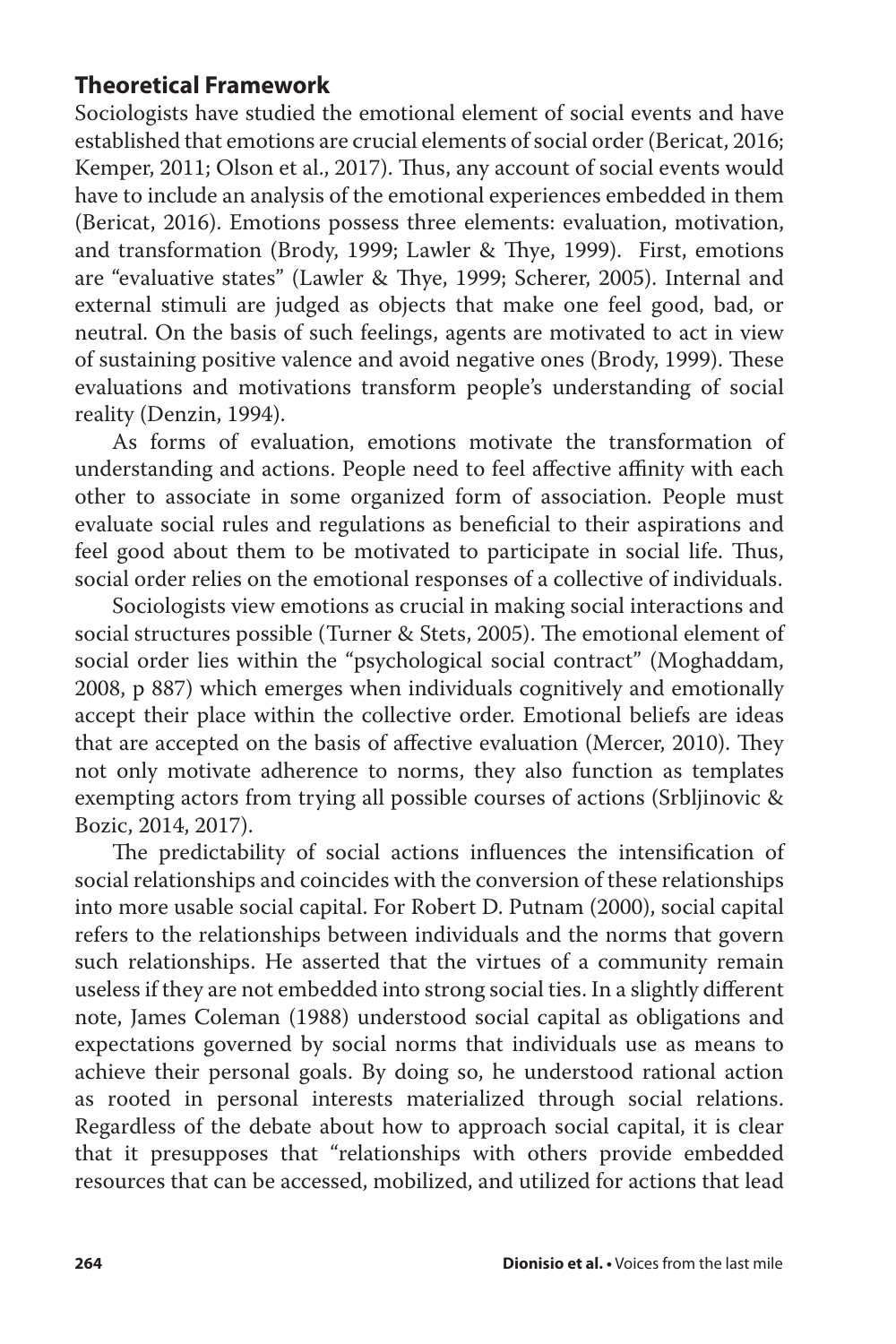to economic and non-economic gains" (Chan, 2015, p. 5).

In this paper, we listen to the voices from isolated villages by distilling the evaluative elements in their affective statements in describing the impact of technological innovation. To conceptualize these reflections, we combine the concepts of "emotional beliefs" (Mercer, 2010, p. 2) and social capital (Chan, 2015; Kwon et al., 2013). The underlying assertion is that end-users express the impact of mobile connectivity in emotional terms to explain deeply held beliefs and cherished values. We assert that a humancentered technology compels us to account for these usually neglected vantage points on how end-users emotionally sense or feel the impact of technology on their everyday lives.

# **Methodology**

The epistemology and ethics informing this social impact assessment is oral history. As a methodological approach, oral history gathers marginalized voices in the process of knowledge production (Batty, 2009; Bryman, 2004; Janesick, 2007; Thomson, 2007). This approach allows narrators to share stories important to them. In doing so, it elicits participants' reflections (Batty, 2009; Madison, 2005) that could reveal their evaluation of social events. Oral history amplifies muted voices from the margins of society (Batty, 2009; Bryman, 2004; Janesick, 2007; Thomson, 2007). It enables their inclusion into archival records, research publications, and popular discussions. By making these voices heard, this research approach opens conversations about these forgotten communities toward their more meaningful inclusion in national life. It could facilitate their empowerment and transformation.

This epistemological position fits well into the social impact analysis of the VBTS project which seeks to address an existing inequality in access to communication in last mile communities. The objective of this social impact assessment is to identify the various changes in the lives of endusers in three (3) partner communities from their perspective. We listened to narratives and probed categories by asking broad, open-ended questions, such as "What are changes have you experienced since the operation of the VBTS project in your village?"

In March 2019, or more than a year after the first three (out of seven) project sites had access to cellular services through the VBTS project, we conducted focus group discussions (FGDs) and interviews in these sites. To ensure that a diversified set of voices was collected, as required by the method of oral history, the researchers sought narratives from women, household heads, and young people. A total of seven (7) FGDs and seven (7) in-depth interviews were conducted. Three (3) FGDs and three (3) in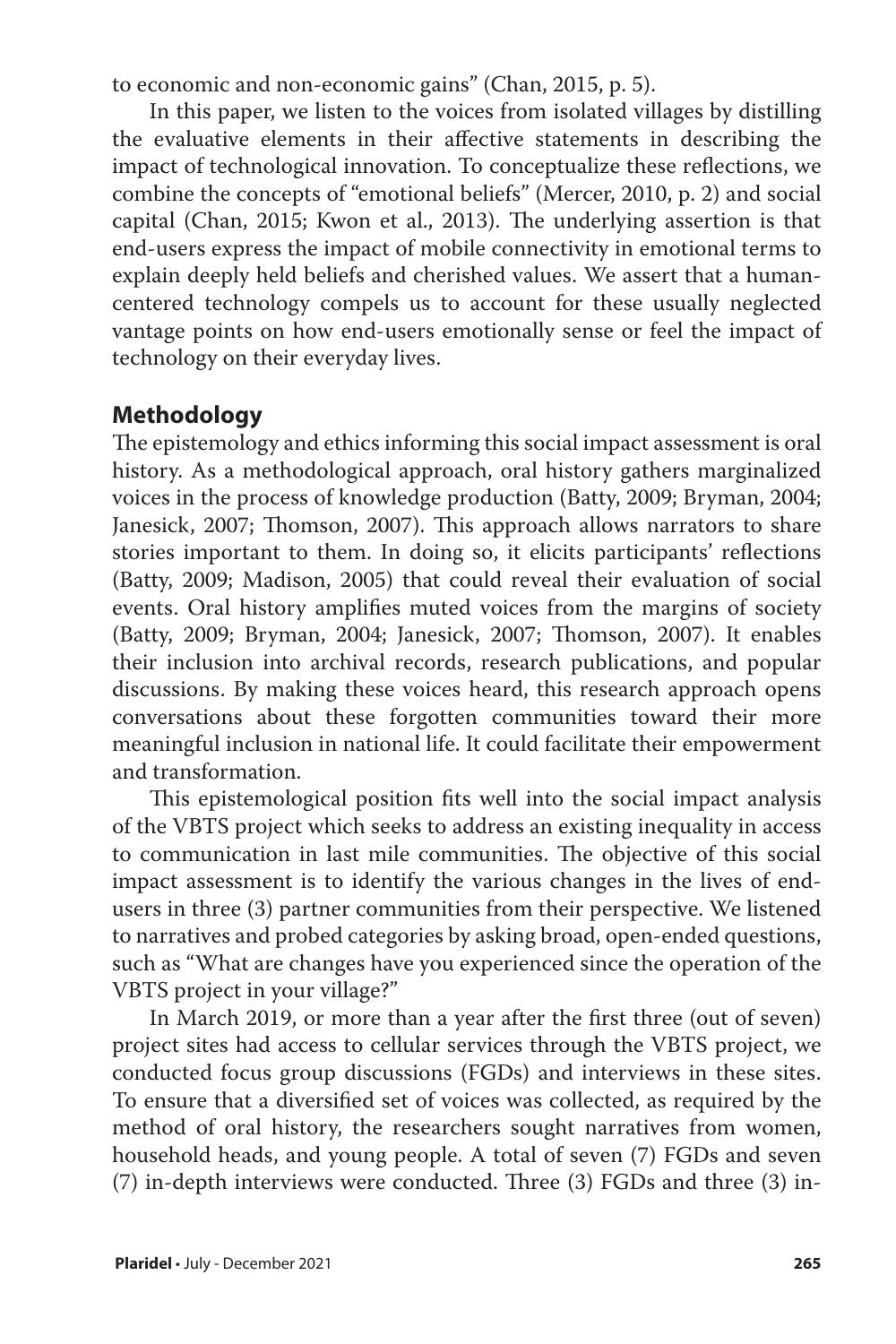depth interviews were with women, two (2) FGDs and two (2) in-depth interviews were with household heads, and two (2) FGDs and two (2) indepth interviews were with young people. Each FGD had five (5) to seven (7) participants. Participants in the FGDs and respondents in the in-depth interviews were encouraged to share their narratives about the impact of having access to cellular communication in their village by asking openended questions. Villagers in one of the sites were less cooperative and they refused to participate in any of the FGDs or interviews.

With the permission of all participants, discussions and interviews were digitally recorded. The recordings were transcribed to facilitate coding. Using the software Atlas.ti, the team coded the transcripts guided by thematic analysis. Instead of proceeding from a specific conceptual framework, the themes emerging from the discussions and interviews were used to categorize the affective statements from the transcripts.

## **Discussion of Findings**

## *Ginhawa* as Social Impact

When asked to describe the most important changes that happened in their life, as a result of gaining access to cellular signal in their village, endusers in two of the VBTS project sites repeatedly used the word *ginhawa.* Jimmy (personal communication, April 3, 2019) a household head, observed that "Many [villagers] have experienced ginhawa because of the [access to cellular] signal".

In the literature from the Philippines, ginhawa refers to an experience of feeling light after an aspiration is achieved. It is a feeling of comfort and a sense of freedom. It is often expressed as a sigh of relief and described as ease in breathing. Linguistic investigations establish that the concept of ginhawa is present in several ethnolinguistic groups in the country (Paz, 2008).

Ginhawa is the Filipino sense of wellness. It is the enjoyment of security, whether economic or psycho-emotional, primarily in the context of family (Samaco-Zamora & Galang-Fernandez, 2016). While ginhawa or wellness may be measured by material things, in Filipino culture, ginhawa is achieved in the context of social interaction (Paz, 2008; Samaco-Zamora & Galang-Fernandez, 2016).

Ginhawa, interpreted as relief, is a positive emotional response to the alleviation of negative stimuli (Franklin et al., 2013). To gain a better understanding of the negative stimuli in remote rural villages and how these are relieved by access to cellular communication, we probed the narratives of our respondents by focusing on how they elaborate on their feelings of relief.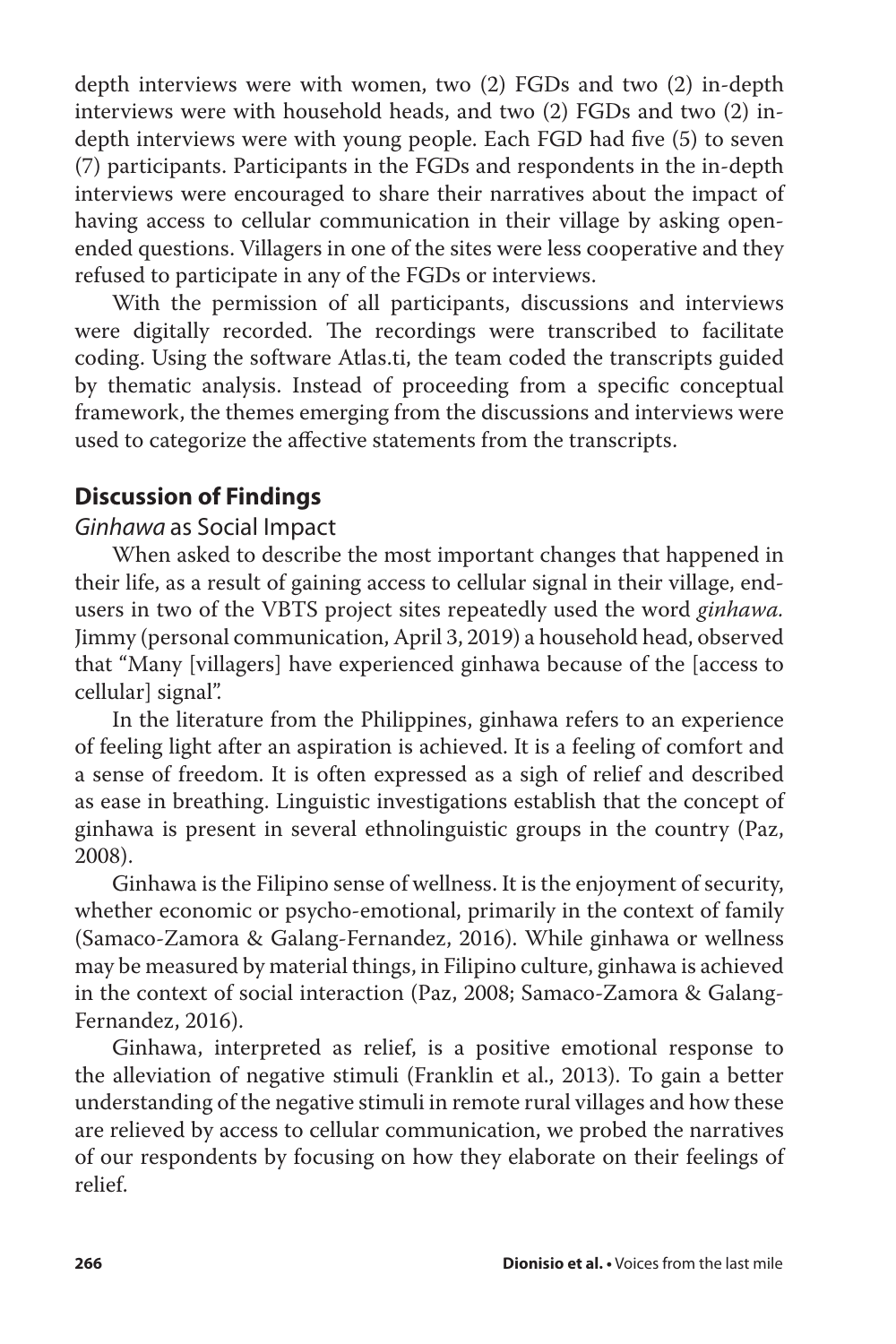Relief from Anxiety

From the FGD with household heads that was attended mostly by fathers, ginhawa is discussed in the context of relief from anxiety that stems from the lack of information about the wellbeing of family members. Jimmy (personal communication, April 3, 2019) remembers:

> I used to worry… because even if we want to contact our children who are studying [in Baler]…, we cannot do it. Now that there is [cellular] signal [in our village], we can. But before, we really had a hard time because we had to go to Baler just to know their situation

Contact with family members, especially with those who are in distant places, is important for mutual emotional support. A young participant (personal communication, April 2, 2019) says that:

> It is important for me to contact family members who live elsewhere to know if they are okay, [to know] what is happening in their lives [or] if something bad has happened [to them]. Information about their lives is [now] more accessible.

The intensity of this anxiety is so severe that it even motivates risky behavior. Bongbong (personal communication, April 3, 2019), a father, shared that before VBTS, he had to walk for miles even under severe weather conditions just to be able to talk to his children who are studying in the provincial capital, Baler. Clearly, for Filipinos, physical distance among family members should not lead to emotional distance. They now feel relieved that their relatives are just a text message or a phone call away through the VBTS network.

However, access to information about family members does not automatically bring relief because anxiety may also come from embarrassment resulting from false information. Another father (personal communication, April 2, 2019) talked about his embarrassment when he made the costly and time-consuming trip to the capital so that he may pay his last respects to his uncle who he heard had passed away, only to find out that he was still alive. He says that it would have been easier to confirm the veracity of the news if he was able to communicate with other relatives. Relief is brought about not by information alone but by interactive communication that enables the verification of information.

This feeling of comfort, in the context of personal relationships, extends to bonding with friends among the youth in the village. For example, social gathering among friends became easier to organize, which enabled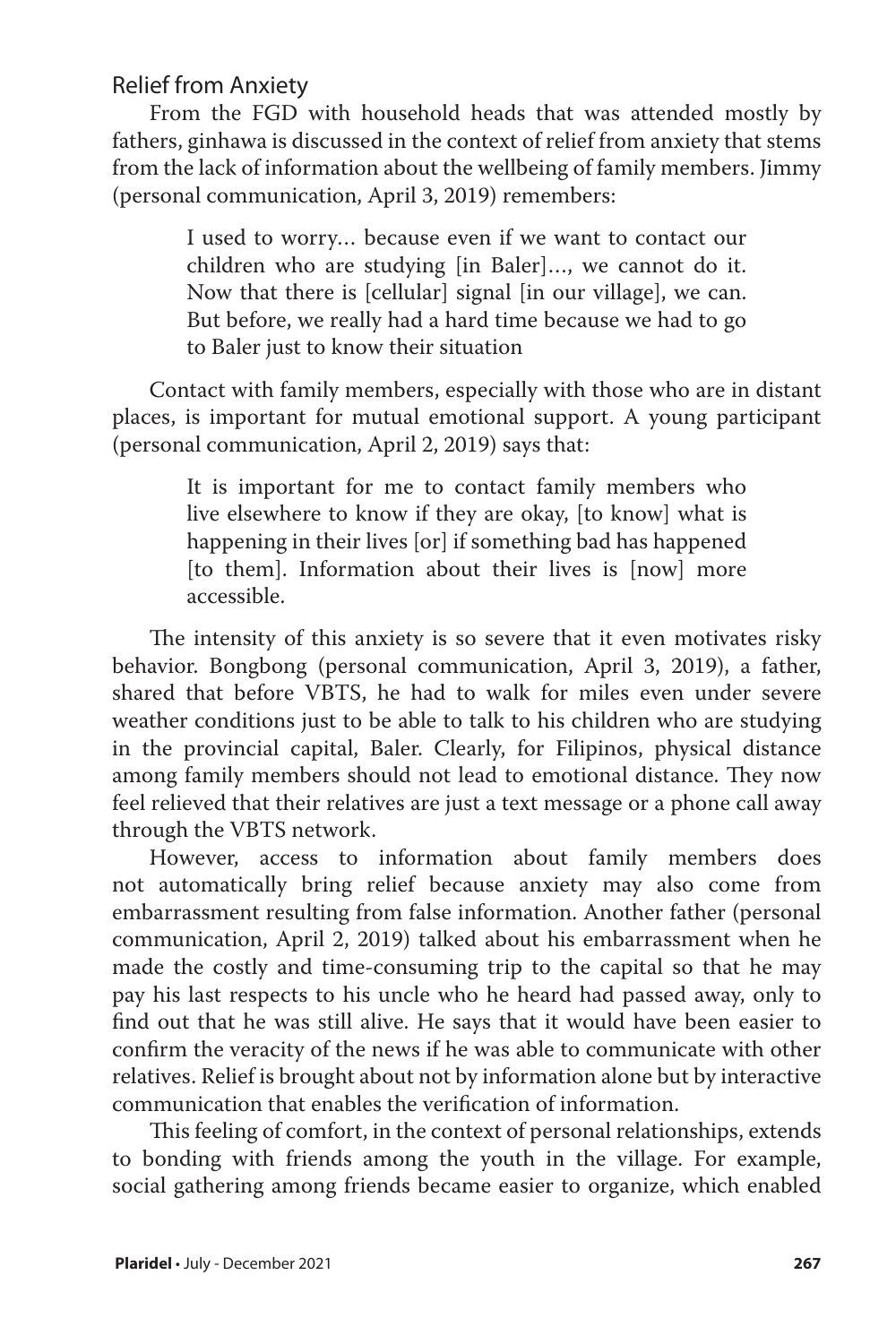them to strengthen friendships. A young female participant (personal communication, April 2, 2019). recalls:

> Before, we need to fetch our friends from their respective homes. Now, we can just send a text message to say, "Let's meet and hangout".

The convenience offered by the community cellular network motivates the young to meet with friends and to connect with old and new friends outside of their village. Building friendships is deemed desirable because of the emotional leisure it brings. In social gatherings, friends could share stories, laugh, and unwind. Friendship networks are also useful in fostering cooperation to achieve valued goals like education. For example, a female participant (personal communication, April 2, 2019) in second site shared her observation:

> Recently, we needed to do something for school, one of our classmates sent us a text message saying, "Come here. We have something to do." So, we went right away to do the task.

Ginhawa as relief from anxiety is an impact of the community cellular network of VBTS. This feeling is in the context of improved communication and connection with family and friends. Mothers and fathers are relieved that the communication technology of VBTS transcends the grief-inducing limitation of their geographical isolation and enables them to still fulfill their parental roles even through a distance. Young participants are delighted to be with their friends in the village more conveniently and to be in contact with friends in distant places. The VBTS project provided opportunities to strengthen personal relationships and to fulfill social expectations which are in accordance with their emotional beliefs.

#### Sense of Wellness in Making Informed Decisions

Life in remote rural villages are typically uncertain. They lack access to timely and appropriate information about their environment. Information, if ever they come, do not reach them in time to make a difference in their safety and wellbeing. Uncertainty, defined as the lack of knowledge or information (van Asselt, 2000), denies them the ability to make timely, informed, and appropriate decisions.

Residents in two of the three villages narrate that access to accurate information enabled them to make informed decisions that lessened the risk of harm or suffering for them. As May Flor (personal communication, April 3, 2019), a mother, observed: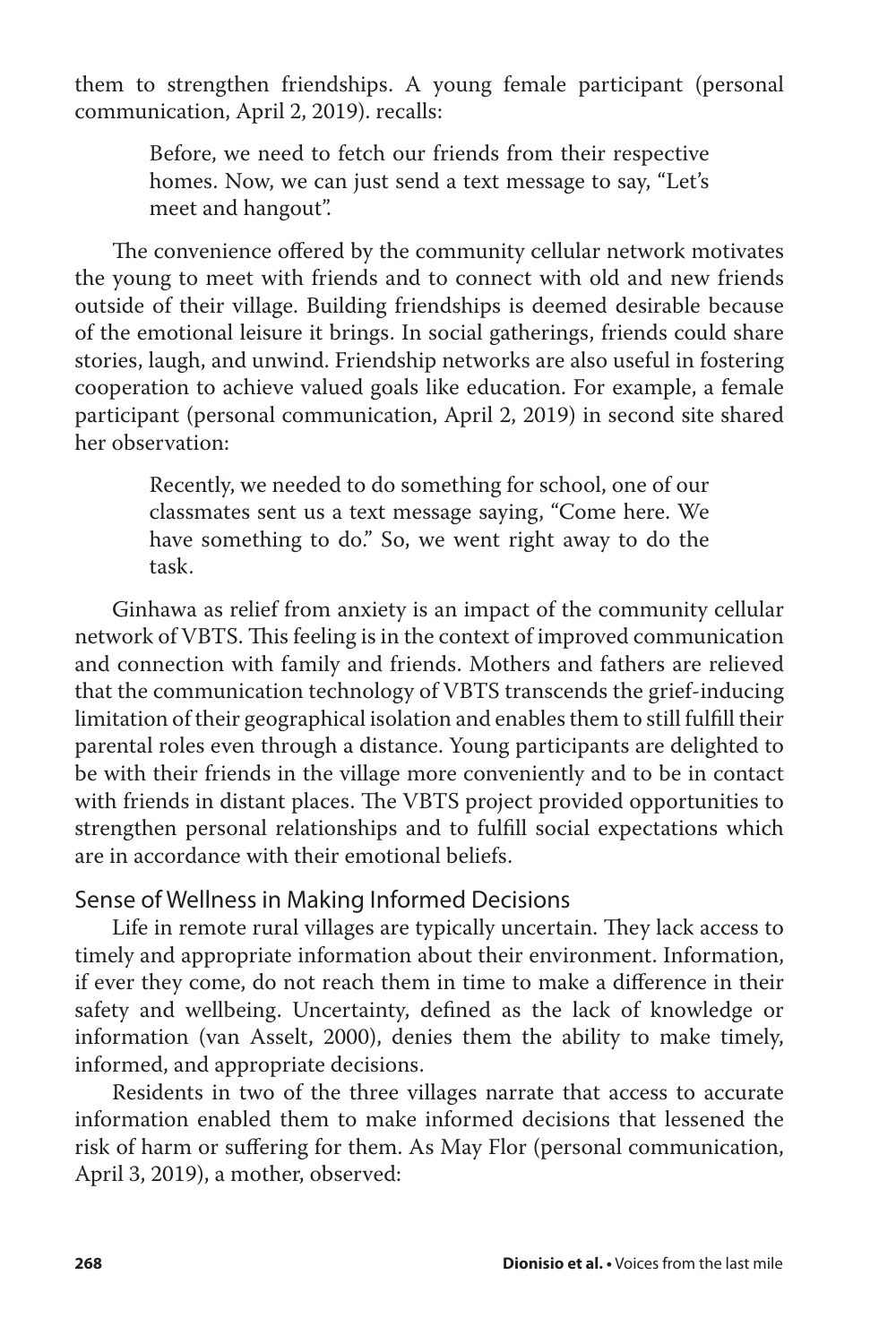We are able to know from family members [outside the village] about coming typhoons. For example, they will send text messages saying, "Take care" or "Prepare properly for the typhoon" or "You need to evacuate.

Better access to accurate information also led to the mobilization of resources for the benefit of loved ones who are outside the village. For instance, a father shared how VBTS helped him and his other family members to care for his son who met an accident. He (personal communication, April 2, 2019) recalled:

> If not for the cellphone, I would not have known that my son met an accident. His friends called us. That is why it is a big help… When they called, we were able to travel right away to take care of him at the hospital.

Making informed decisions meant optimizing their very meager resources. Prior to the VBTS project, parents had to spend time travelling or waiting for letters to know the needs of their children who are studying in the capital. By the time they learned about their children's needs, they would lack time to address them. Now that they could contact their children through mobile phones, they have enough time to find the means to address these needs. They have more leeway in managing the family's resources.

Small business owners are dismayed that they cannot keep abreast about product prices and trends because valuable information such as these are very limited in their villages. They feel left behind which tend to dampen their entrepreneurial spirit. Jessalyn (personal communication, April 2, 2019), a young female entrepreneur, relates:

> If you are engaged in business, it is really important to have access to cellular signal [communication] to get information. You need to know changes in the prices of products. You can monitor. You can call friends. You will know. You avoid losing earnings.

With the arrival of mobile communication, small business owners could mobilize personal ties with friends and family living elsewhere to access information about products. This translated to more rational decisions in terms of what to sell and how much to sell it. These social ties that are strengthened by the VBTS community cellular network become a potential resource that could be marshalled towards economic gain. Thus, while the evaluative statements are in affective terms, such as dismay or wellness, the narratives show participants' deliberative thinking. That is, decisions are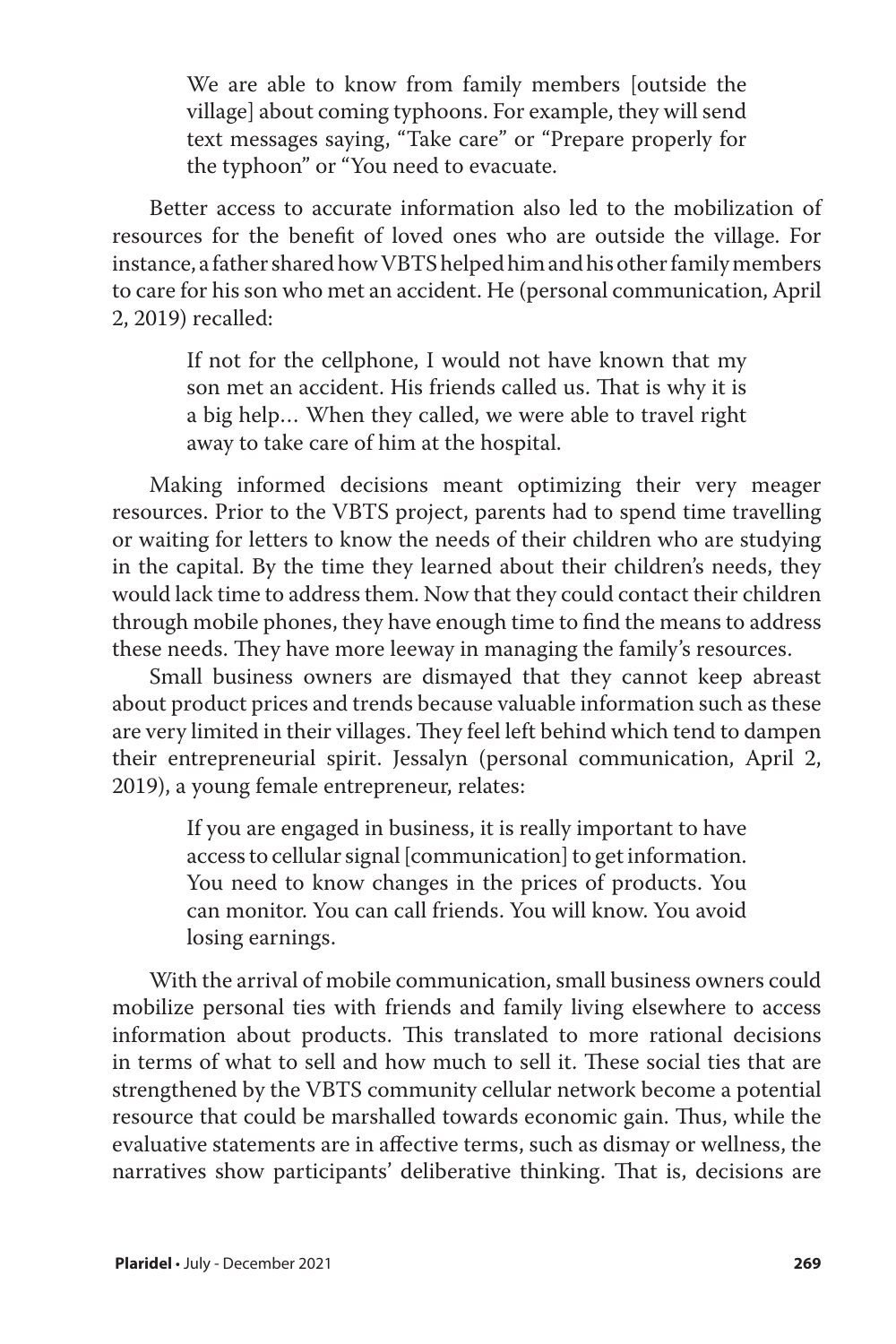made through careful evaluation of the consequences of actions given more information (Loewenstein et al., 2015).

#### Feeling of Ease in Being More Productive

Residents in these coastal villages are reliant on the provincial capital of Baler for their business transactions. Small retailers in the villages, for example, procure their merchandise from suppliers in Baler. The frequency and duration of their trips to and from Baler are dependent on the schedule and availability of boat rides, which entail two to three hours of travel in the open seas of the Pacific in small passenger boats. This makes economic transactions that are conducted outside the village a stress-inducing exercise, which requires a lot of time and money.

Small business operators in the villages observed a more efficient use of their limited time and money when procuring supplies. Instead of carelessly rushing through or spending a lot of time in procuring their supplies upon arrival in Baler, the cellular network enabled them to get in touch with suppliers to place their orders in advance while still in their village. Their orders will then be ready for pick-up when they arrive at the capital. As Hanna (personal communication, April 2, 2019) recalled:

> Of course, it is a big relief for us because before you cannot leave Baler right away. But now you can tell your suppliers in advance everything that you need. When we arrive [in Baler], our orders are already prepared…we just need to pick them up and we can go home right away.

Small producers in the village, such as fisherfolk, farmers, and artisans are also able to save time and money when selling their produce in the capital. As a fisherfolk (personal communication, April 3, 2019) shared:

> Before we go to the capital…we will send a text message to our buyers to tell them what kind of fish we have and to inform them that we will be arriving at the port at a particular time so they could meet us there. … We no longer have to wait for buyers.

A farmer (personal communication, April 3, 2019) appreciates the mobile signal because it allows him to contact potential buyers, thus, saving him travel costs:

> …Before, we incur additional expense because we need to commute from the port to the urban center. Now, we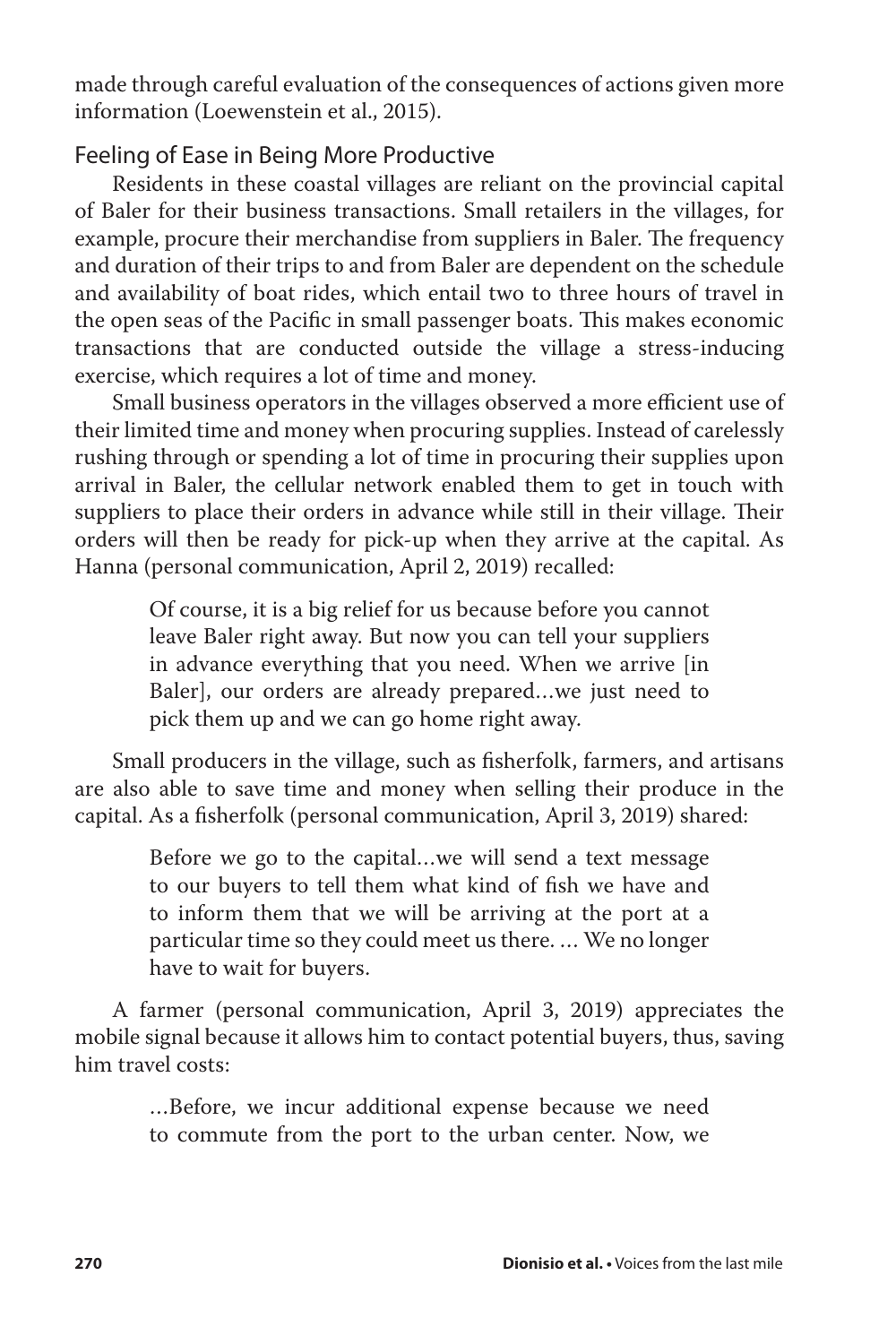can contact buyers before we leave [our village]. When we arrive, buyers are already there at the port.

Leonardo (personal communication, April 3, 2019), a furniture maker, values the mobile communication between him and his clients because it improved his relationship with clients:

> My clients could order through phone…. I can tell them when I will deliver or when I am unable to do so…

 Being able to get in touch with suppliers or buyers in Baler through mobile phones made business transactions easier and faster resulting to small savings in time and money. The time they gained is spent not for resting or slacking but for more productive pursuits. One fisherman said, "Before, we spend one day in the market. Now, we can go back right away to fishing" (personal communication, April 3, 2019).

The community cellular network of VBTS improved end-users' access to the market, which enabled them to save time and money that they use as modest "re-investment" in their productive activity. Their ability to become more productive gave them a sense of ease. This dispels common notions about marginalized sectors as being lazy and unproductive, and challenges mainstream poverty alleviation strategies that favor dole outs or trickledown effects. Investment in the lives of the marginalized, even if precarious, could deliver immediate positive impact that could change lives.

#### Sense of Security in Having Access to Government Services

*Ginhawa* is also experienced in being able to ask for assistance from government, especially during medical emergencies. Government officials and services became more accessible to residents and the assistance they needed were dispatched more swiftly. A father (personal communication, April 2, 2019) recalls:

> The other night, we brought a child to the hospital in Baler. Before we left [our village], we called for the rescue team… who was already waiting at the port when we arrived…

In another instance, the assistance was in the form of mobilizing village resources to aid a villager who is in need. As one village councilor (personal communication, April 3, 2019) recounts:

> … one member of the village needed money for his sick son. He called us through mobile phone to ask for help from the council. We called people who can lend him money. Then we were able to help him.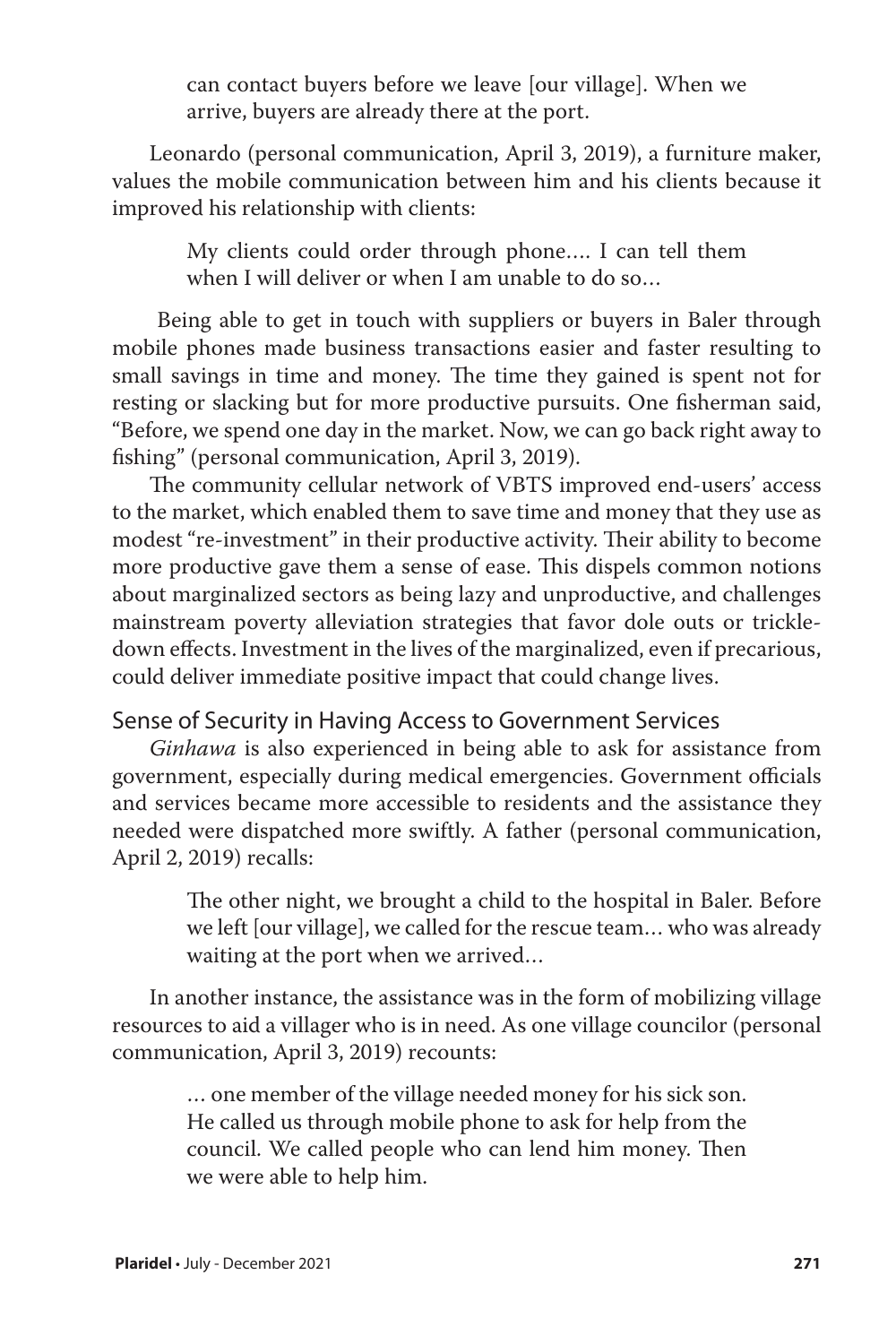Access to government services becomes especially crucial during the typhoon season because Aurora province lies along the typhoon belt. With the aid of cellular communication, end-users now receive early warnings from the Municipal Disaster Risk Reduction and Management Council (MDRRMC). A father (personal communication, April 3, 2019) concludes:

> That means we can put our fishing boats somewhere safe. It's not like before when nobody knows how strong the typhoon will be. Now, we are able to prepare the night before. We put our boats somewhere safe. We pack our important things somewhere safe.

With the activation of the VBTS network, residents are able to reduce the risk of damage to themselves and to the village as a whole. As a participant (personal communication, April 2, 2019) in the second site recounts:

> When there is an announcement of a coming typhoon, we will receive a message through our phones. We will know how strong and where it will hit. We are able to prepare evacuation centers. We can help our fellow villagers.

The provision of timely and accurate information about typhoons enable disaster risk reduction, preparedness, and response at the village level. Residents, together with village officials, could prepare evacuation centers and relief goods. The interaction between village officials and municipal agencies are also made easier and faster during post-disaster operations. As the village coordinator (personal communication, April 3, 2019) narrated:

> For me, who is a barangay coordinator, it's so hard without communication. The only thing we have is a radio in the barangay office. If power is out, we cannot use it. I will walk for hours just to report the damages caused by the typhoon.

Without proper access to mobile connectivity, barangay officials find it hard to report losses and damages to the municipal government. They need to wait until it is safe to travel by land or by sea to report how much relief assistance is needed in the coastal villages. This caused delays in the delivery of government assistance. With access to mobile communication, locals can communicate in real-time with municipal officials about damages in their village, which enabled prompt response from government.

Mobile networks provided end-users with more dependable ways of communicating with their government especially when they need services and information in moments of emergency. For residents in these last mile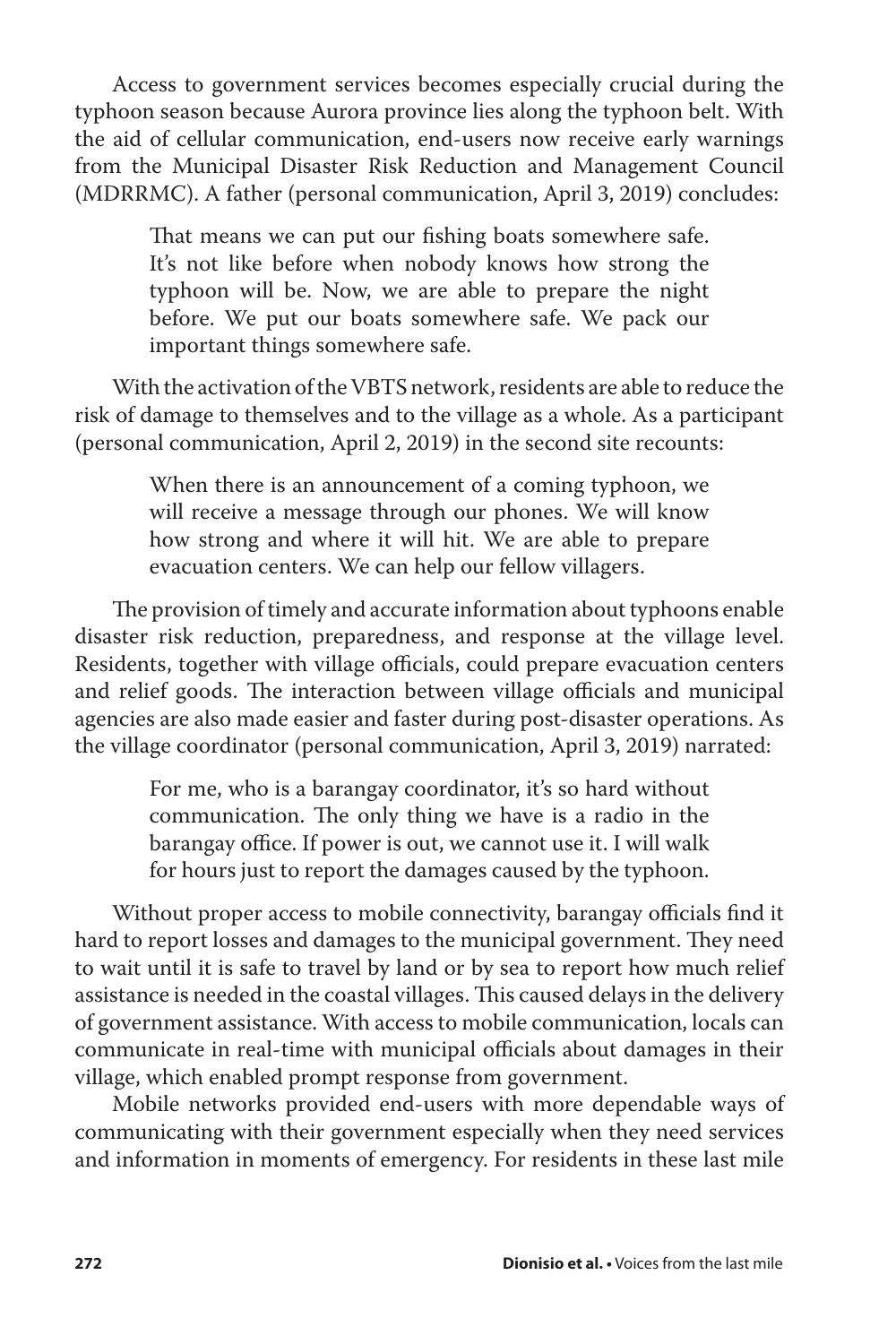villages, the improved response time could spell the difference between life and death. End-users' sense of *ginhawa* or relief could also be understood as a sense of security in experiencing government's presence in their life especially in moments when they are most vulnerable.

## Longing for Non-Verbal Cues in Communication

Despite the positive affective evaluation of mobile connectivity in two of the three villages, residents also expressed yearning to access internet services. Many of them, while appreciative of cellular signal, understood that the internet as a communication tool will deliver more emotional relief. It is viewed as a channel through which communication could go beyond voice calls and text messages. They long for more non-verbal cues that enriches the experience of communicating with another person. A mother (personal communication, April 3, 2019) said, "If there is Internet, I can see the real feelings of my child as we talk".

For this mother, voice call or text messages do not allow you to see the other person's facial reactions, hence, interactions are still vulnerable to pretense. On the other hand, video calls allow communicators to observe not only each other's speech but also non-verbal cues, which makes emotional communication more legible. This aspiration for more authentic communication indicates that emotional evaluations do not deter the ideation of something better. End-users understand that access is not a sufficient definition of better communication. Access to communication must also enhance authenticity, promote productivity, and reduce exposure to harm.

While information flow is hastened by mobile connectivity in these areas, the internet is still cherished as a wealthier source of knowledge. Direct access to knowledge is seen as a potential tool to upgrade and develop skills valuable to increase productivity. For a farmer (personal communication, April 3, 2019):

> It would be better if people here could learn to use the Internet. They could improve their talents. For example, they could access information about agriculture. They could apply it.

A furniture maker (personal communication, April 3, 2019) expressed:

We want to improve communication by having Internet. For example, if there is Internet, I do not need to travel to know the trend. I can get designs on-line for my products. I can post a picture of the furniture I make. Clients will see what design they want.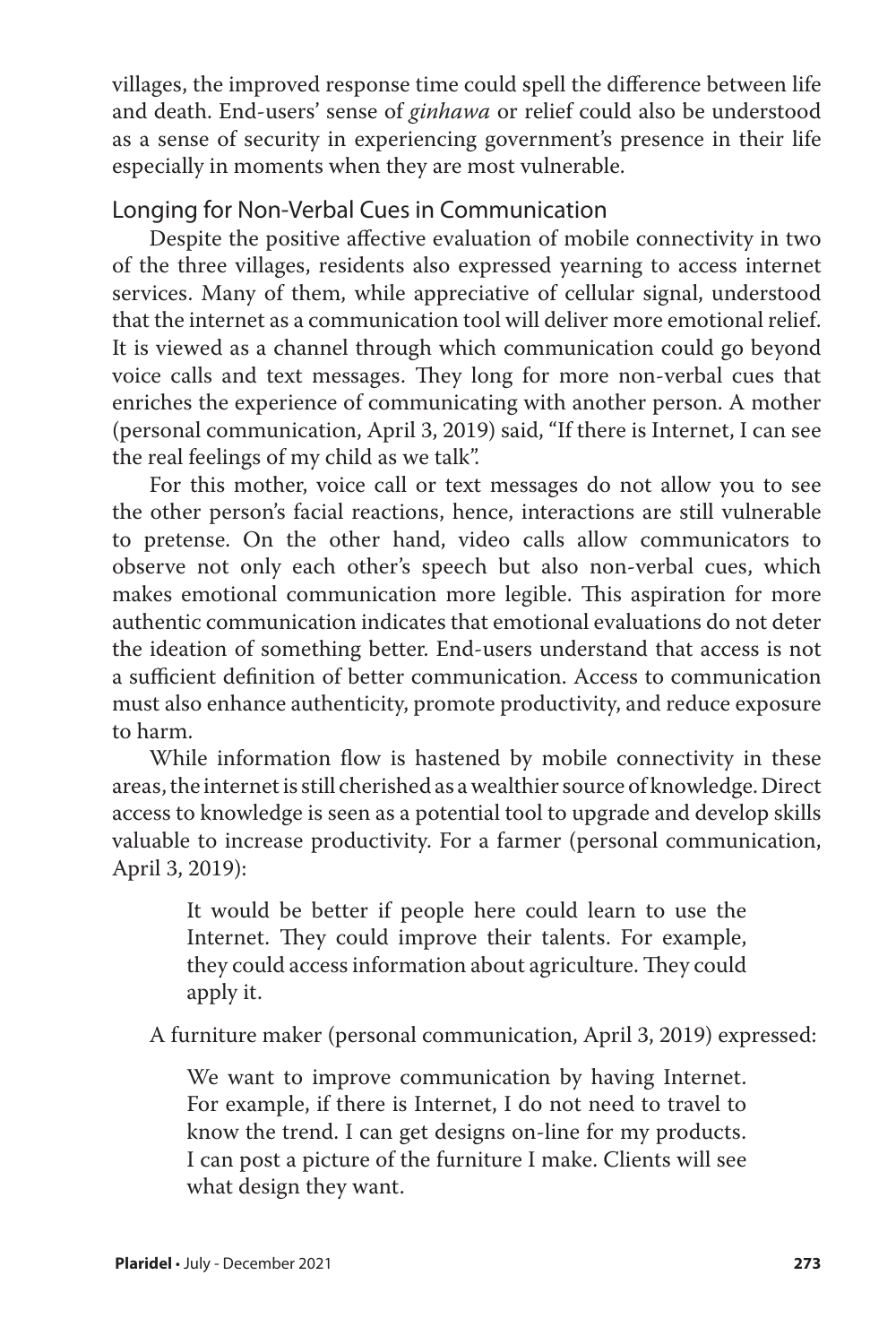The Internet, then, is seen as a channel to reduce uncertainty and to increase precision in production and business transactions. Despite this appreciation of internet communications technology, some also expressed their worries about the Internet. As a young person (personal communication, April 2, 2019) in second site said:

> Students might just use Internet instead of studying. For example, COC [Clash of Clans]. They could be addicted with Dota. They will choose to play rather than review their lessons. Then inside the classroom, they could browse Facebook or play Mobile Legends instead of listening to the teacher.

Residents understood the addictive potential of games and social media applications accessed through the Internet. While the literature (Harris, 2016; Ilbery et al., 1995; Mansell, 2012; Sinha, 2005) shows that digital backwardness explains the urban-periphery divide, the balanced appreciation of the Internet in these villages shows substantial knowledge of the technology.

#### *Perhuwisyo* **as Negative Evaluative Statement**

In Project Site 3, residents generally refused to participate in the qualitative social impact research for the VBTS project.

The research team was able to engage in informal conversations with a few residents who expressed dismay about the project. Their dismay stems from the inability of the project to provide stable access to cellular signal. As one woman (personal communication, April 1, 2019) in the village heatedly claimed:

> The signal did not help our community. Instead of being able to use your phone while lying in your bed as they promised, I have to try hard to find signal to the point I need to place my phone on the roof but still no signal. We need to go to the coast to get signal. They said it would be good. It's not true. Before it was easy to get signal here.

Irate villagers talked about their perception that the VBTS tower disabled their access to already existing cellular signals in their village. According to some of them, residents in the village resort to amplifying the weak cellular signal of the telcos by using (illegal) 'booster antennas', which they bought from peddlers who come to their village. One resident (personal communication, April 1, 2019) shared: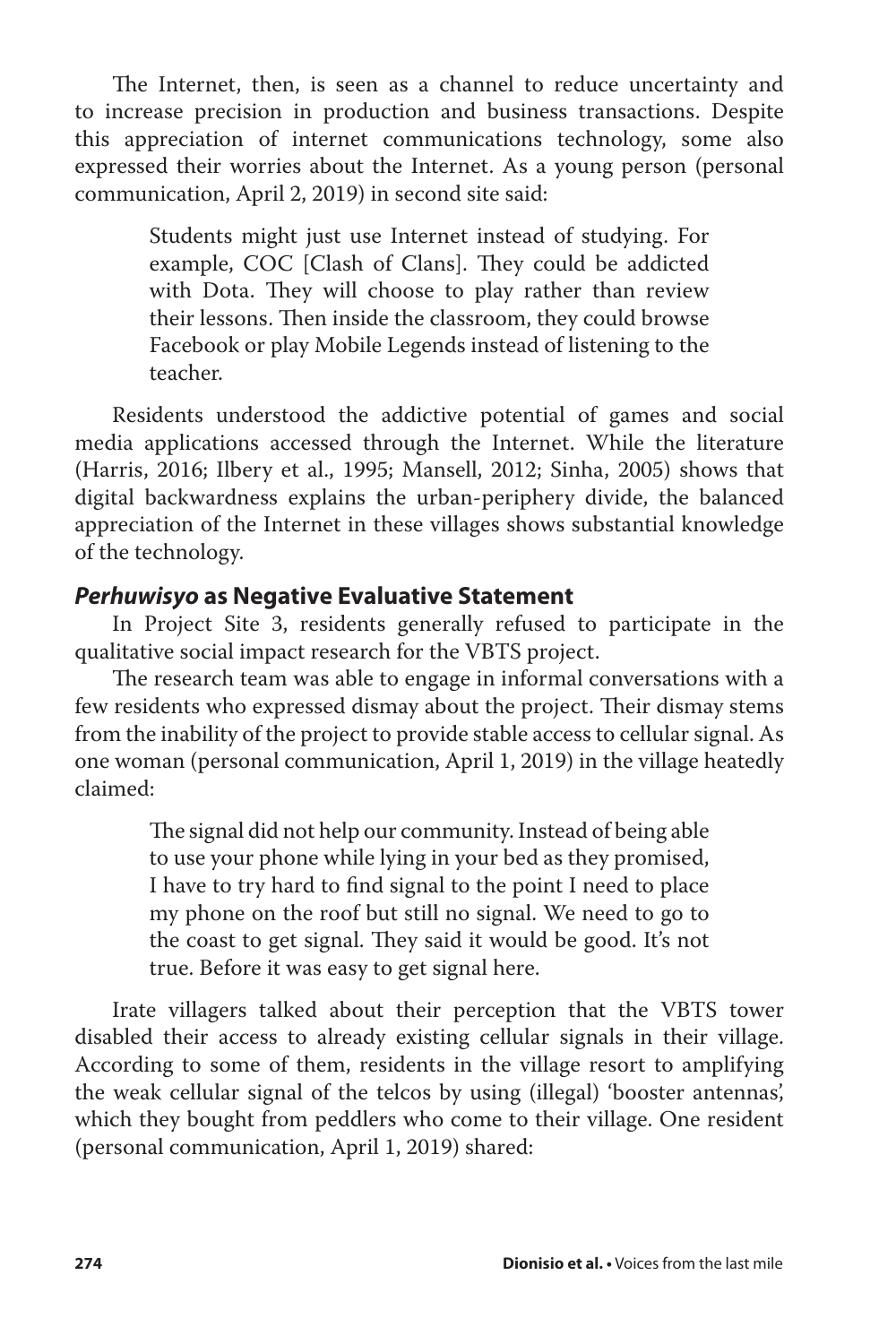… signals from other networks are not working anymore. That is why others use boosters to get better signal. We can no longer access signal from other telcos. Our cell phone can only get the VBTS signal. It really ruined our access to signal.

They used the term "perhuwisyo" to describe the VBTS project. The term perhuwisyo is borrowed from the Spanish word "perjuicio," which roughly translates into English as nuisance. Perhuwisyo triggers negative emotions as it disturbs or prevents feelings of ginhawa. Clearly, the use of the word perhuwisyo in describing the VBTS project is equivalent to a negative emotional evaluation of the project not because they did not want access to cellular communication but because the project did not deliver the expected better access and, in their perception, actually hampered already existing access.

## **Conclusion**

Emotions as Evaluative Statements of Impact

Understanding emotions as evaluative statements is useful in analyzing social impact. Participants use emotions to express their evaluative statements about the impact of the VBTS into their lives. Positive emotional responses to the VBTS were based on its dependability compared to previous communication practices. Social acceptability of the project was high and encouraging in these villages. In contrast, negative feelings were triggered because, in the experience of end-users, VBTS hampered their ability to engage in remote social interaction. The negative affective evaluation of their experiences with the community cellular network contributed to their disinterest in adopting the technology. What is common in both affective evaluations however is that they are both focused only on the service delivery component of the project. The emotional responses are mainly in the context of individual needs and gains. While simple forms of resource mobilization are already discernible in their narratives, these are still confined to the private pursuit of self-interest. In their narratives, end-users did not express their evaluation of the VBTS as a community network or as a shared resource that is managed and maintained by the village. One may conclude that social capital as articulated in these narratives are akin to Coleman's (1988) definition rather than to Putnam's (2000).

#### Wellness as Social Impact

In two of the three villages included in this social impact assessment, the word ginhawa or the feeling of wellness captures end-users' positive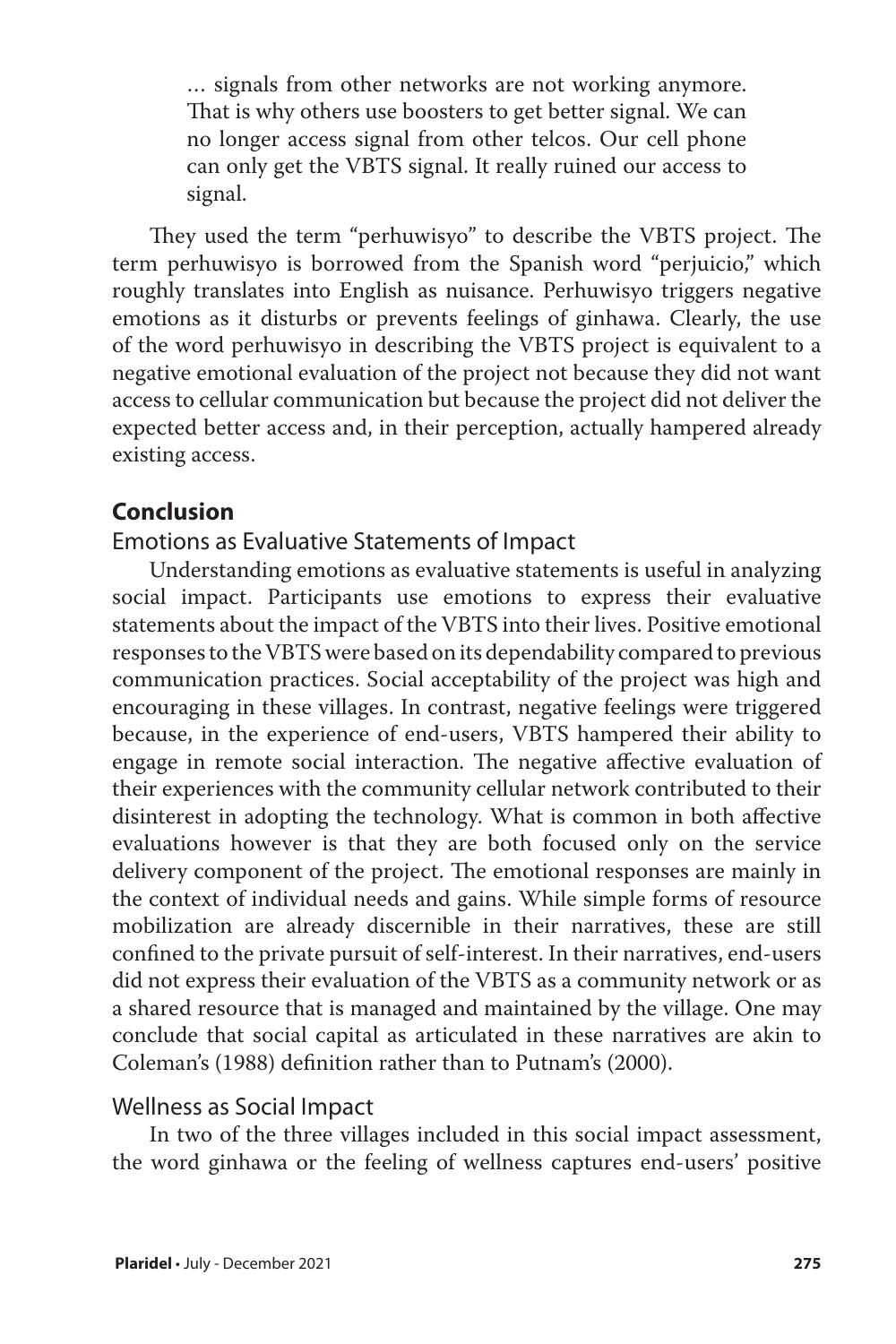emotional evaluation of the VBTS project as a community cellular network that gave them access to cellular communication services. Wellness is articulated as the most important impact of the VBTS project in their lives and in their village. This feeling was elaborated in their narratives as a sense of relief from anxiety caused by spatial distance between family members that is a consequence of the geographical isolation of their villages. Their access to information and their ability to verify the accuracy of information enable them to make informed choices and decisions, which results to profound feelings of comfort. Wellness is also felt as they are enabled by access to communication to gain modest savings and to make their day a bit more productive. Seeing the presence of government and receiving its assistance in their everyday life and in moments of emergencies or disasters result to a feeling of security, which is also a dimension of their sense of wellness.

End-users' feeling of wellness is situated within the context of improved social ties by the effective performance of their social roles and the mutual satisfaction of needs, as prescribed by their emotional beliefs. The VBTS network provided not only opportunities to strengthen personal relationships, it also became a conduit for end-users to utilize these relationships to address specific needs and bring about mutual gain. These affective evaluative statements could be articulated using the vocabulary of social capital, which tend to dominate conversations about development projects such as community cellular networks. 1 End users were said that VBTS improved bonding in terms of personal ties, enabled more efficient bridging in terms of business transactions, and facilitated linking in terms of access to government services.

#### Community Cellular Networks as Inclusive Technology

The argument of this paper, however, is to give emphasis to these affective statements. While the structural sources of poverty, income inequality, and the overall precarity of life in these last mile areas are not yet resolved, dramatic increases in income that may be sustained long enough to effect qualitative changes in life-chances (Breen, 2010) in last mile areas would not be immediately discernible. The emotional relief, however superficial or fleeting, brought about by inclusive development interventions such as the VBTS should be compelling enough for both government and big business to leverage resources in these last mile villages. Thus, the business viability of village-based technologies, such as the VBTS, should not be a burden to the village alone. Access to communication technologies should be seen as a form of social service and social infrastructure development.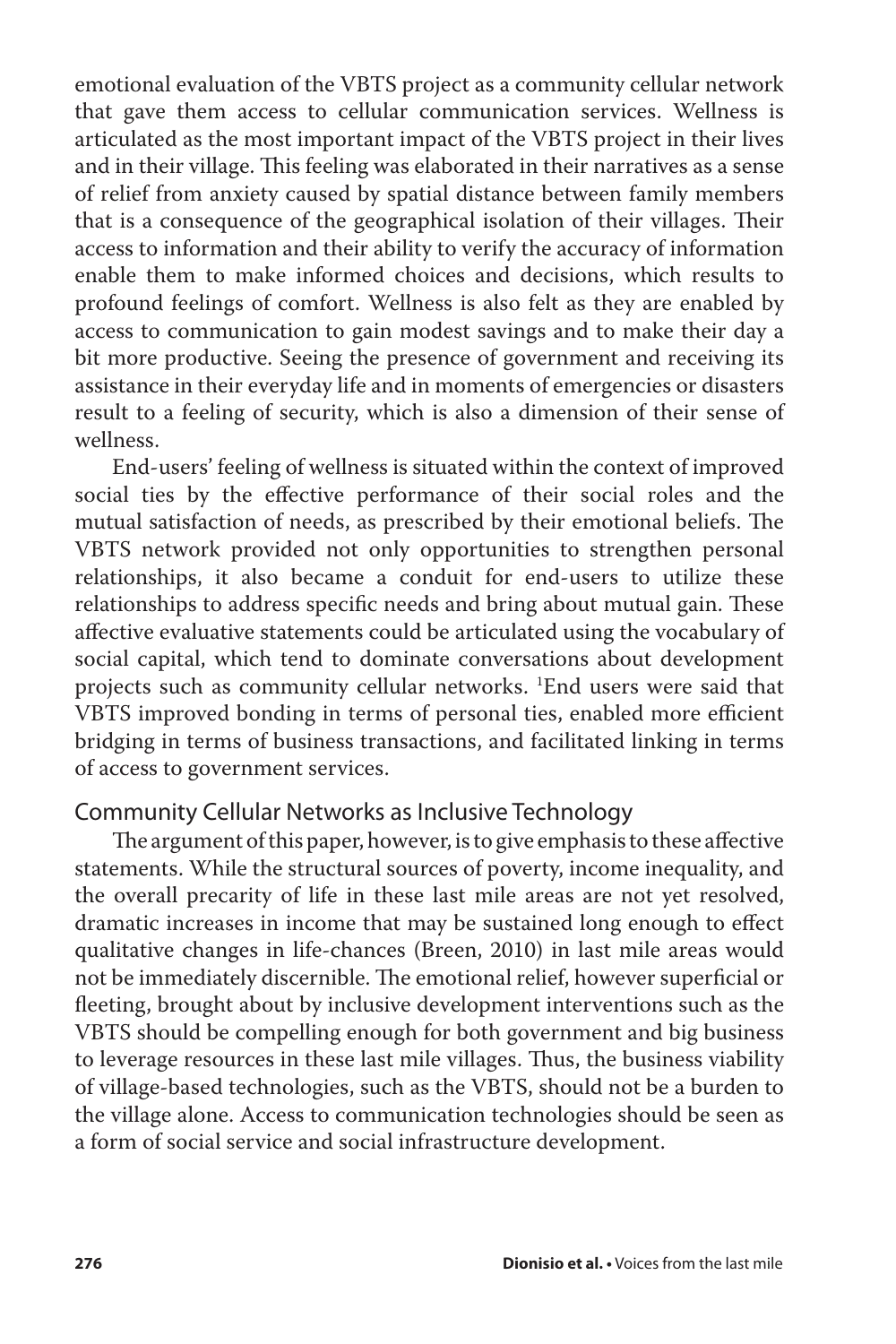#### **References**

- Arora, P. & Rangaswamy, N. (2013). Digital leisure for development: Reframing new media practice in Global South. *Media, Culture & Society,* 35(7), 898-905.
- Arquilla, J. & Ronfeldt, D. (2001). The advent of netwar. In J. Arquilla & D. Ronfeldt (Eds.), *Networks and netwars: The future of terror, crime, and militancy*. Rand Corporation
- Batty, E. (2009). Reflections on the use of oral history techniques in social research. *People, Place and Policy,* 3(2), 109-121.
- Bericat, E. (2016). The sociology of emotions: Four decades of progress. *Current Sociology, 64*(3), 419-513.
- Breen, R. (2010). Social mobility and equality of opportunity: Geary Lecture Spring 2010. *The Economic and Social Review*, *41(4),* 413-428
- Brody, L. (1999). *Gender, emotion, and the family*. Harvard University Press.
- Bryman, A. (2004). *Social research methods*. Oxford University Press.
- Campbell, S. & Kwak, N. (2010). Mobile communication and social capital: An analysis of geographically differentiated usage patterns. *New Media and Society,* 12(3), 435-451.
- Castells, M. (1996). *The rise of the network society: The information age, economy, society, and culture*. Blackwell Publishers, Inc.
- Chan, M. (2015). Mobile phones and the good life: Examining the relationships among mobile use, social capital and subjective well-being. *New Media and Society, 17*(1), 96-113.
- Coleman, J. (1988). Social capital in the creation of human capital. *American Journal of Sociology,* 94 (Supplement), 95-120.
- Denzin, N. (1994). *On understanding emotion*. Transaction Publishers.
- Donner, J. (2006). The use of mobile phones by microentrepreneurs in Kigali, Rwanda: Changes to social and business networks. *Information Technologies and International Development, 3*(2), 3-19.
- Entman, R. (1996). *The communications devolution: Federal state and local relations in telecommunications competition and regulation*. The Aspen Institute.
- Ilbery, B., Clark, D., Berkeley, N., & Goldman, I. (1995). Telematics and rural development: Evidence from a survey of small businesses in the European Union. *European Urban and Regional Studies, 2*(1), 55–68.
- Franklin, J., Lee, K., Hanna, E., & Prinstein, M. (2013). Feeling worse to feel better: Pain-offset relief simultaneously stimulates positive affect and reduces negative affect. *Psychological Science, 24*(4), 521-529.
- Harris, R. (2016). How ICT4D research fails the poor. *Information Technology for Development, 22*(1), 177– 192.
- Hawkins, R. & Maurer, K. (2010). Bonding, bridging, and linking: Social capital operated in New Orleans following Hurricane Katrina. *British Journal of Social Work, 40*(6),1777-1793
- Janesick, V. (2007). Oral history as a social justice project: Issues for qualitative researcher. *The Qualitative Report, 12*(1), 111-121.
- Kemper, T. (2011). *Status, power and ritual interaction: A relational reading of Durkheim, Goffman and Collins*. Ashgate.
- Kwon, S.W., Heflin, C., and Ruef, M. (2013). Community social capital and entrepreneurship. *American Sociological Review, 78*(6), 980-1008.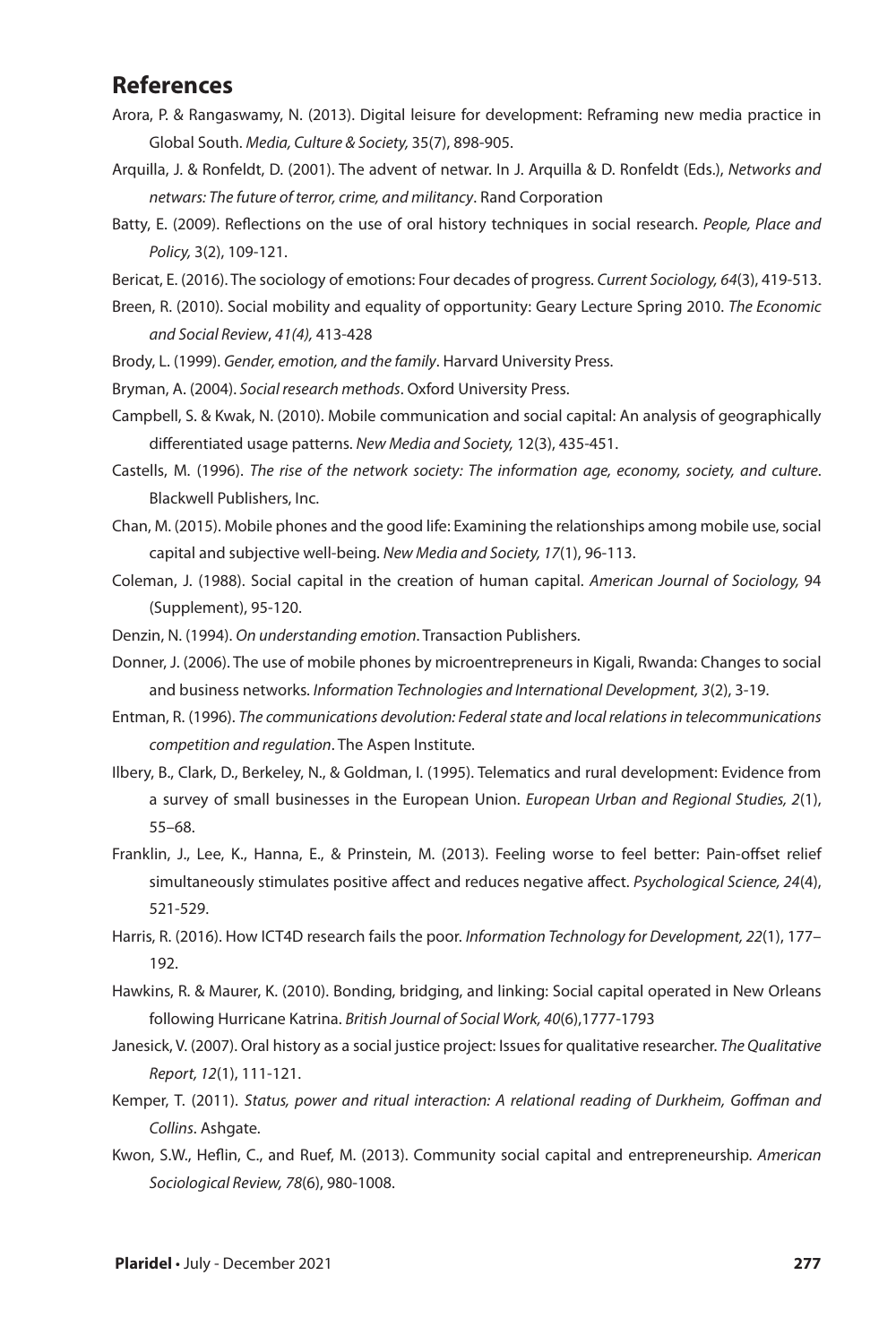- Lawler, E. and Thye, S. (1999). Bringing emotions into social exchange theory. *Annual Review of Sociology, 25*, 217-244.
- Loewenstein, G., Bhatia, S. & O'Donoghue, T. (2015). Modeling the interplay between affect and deliberation. *Decision, 2*(2), 55-81

Madison, D. S. (2005). *Critical ethnography: Methods, ethics and performance, 2nd Edition*.Sage Publications.

- Mansell, R. (2012). Mobile phones: Challenges of capability building. *Georgetown Journal of International Affairs, 13*(2), 155-162.
- Mercer, J. (2010). Emotional beliefs. *International Organization, 64*(1), 1–31.
- Moghaddam, F. (2008). The psychological citizen and the two concepts of social contract: A preliminary analysis. *Political Psychology*, *29*(6), 881–901.
- Mwantimwa, K. (2019). Use of mobile phones among agro-pastoralist communities in Tanzania. *Information Development, 35*(2), 230-244.
- Olson, R., McKenzie, J., & Patulny, R. (2017). The sociology of emotions: A meta-reflexive review of a theoretical tradition in flux. *Journal of Sociology, 53*(4), 800-818.
- Paz, C.J. (2008). *Ginhawa*: Negotiating well-being. In C. J. Paz (Ed.), *Essays on well-being, opportunity/ destiny, and anguish*. UP Press.
- Putnam, R. (2000). *Bowling alone: The collapse and revival of American community*. Simon and Schuster.
- Samaco-Zamora M.C.F. & Galang-Fernandez., K. T. (2016). A grounded theory of Filipino wellness (*Kaginhawaan*). *Psychological Studies*, *61*(4), 279-287
- Scherer, K. (2005). What are emotions? And how can they be measured?. *Social Science Information, 44*(4), 695–729.
- Sife, A.S., Kiondo, E & Lymio-Macha, J.G. (2010). Contribution of mobile phones to rural livelihoods and poverty reduction in Morogoro Region, Tanzania. *Electronic Journal on Information Systems in Developing Countries, 42(*3), 1-15
- Sinha, C. (2005, November). *Effect of mobile telephone on empowering rural communities in developing countries*. Paper presented at International Research Foundation for Development (IRFD) Conference on Digital Divide, Global Development, and Information Societ. Tunis, Tunisia. Retrieved from http://www.irfd.org/events/wf2005/papers/sinha\_chaitali.pdf
- Skuse, A. & Cousins, T. (2007). Managing distance: Rural poverty and the promise of communication in post-apartheid South Africa. *Journal of Asian and African Studies, 42*(2), 185-207.
- Srbljinovic, A. & Bozic, J. (2014). Implications of the sociology of emotions for the restoration of social order. *Emotion Review, 6*(2), 152-159.
- Srbljinovic, A. & Bozic, J. (2017). When order feels good: Sociological perspectives on the role of emotions in the restitution of order in failing states. *Sociological Perspectives, 60*(2), 394-415.
- Thomson, A. (2007). Four paradigm transformation in oral history. *The Oral History Review, 34*(1), 49-70.
- Tikao, K. (2013). The 'C' is central: A focus on communication in ICT4D. *Media Asia, 40*(4), 363–372.
- Turner, J.H. & Stets, J.E. (2005). *The sociology of emotions*. University of Oxford Press.

Ullah, M.S. (2017). Empowerment of the rural poor through access to ICT: A case study

of the Union Information and Service Center Initiative in Bangladesh. *Journal of Creative Communications, 12*(2), 81-97.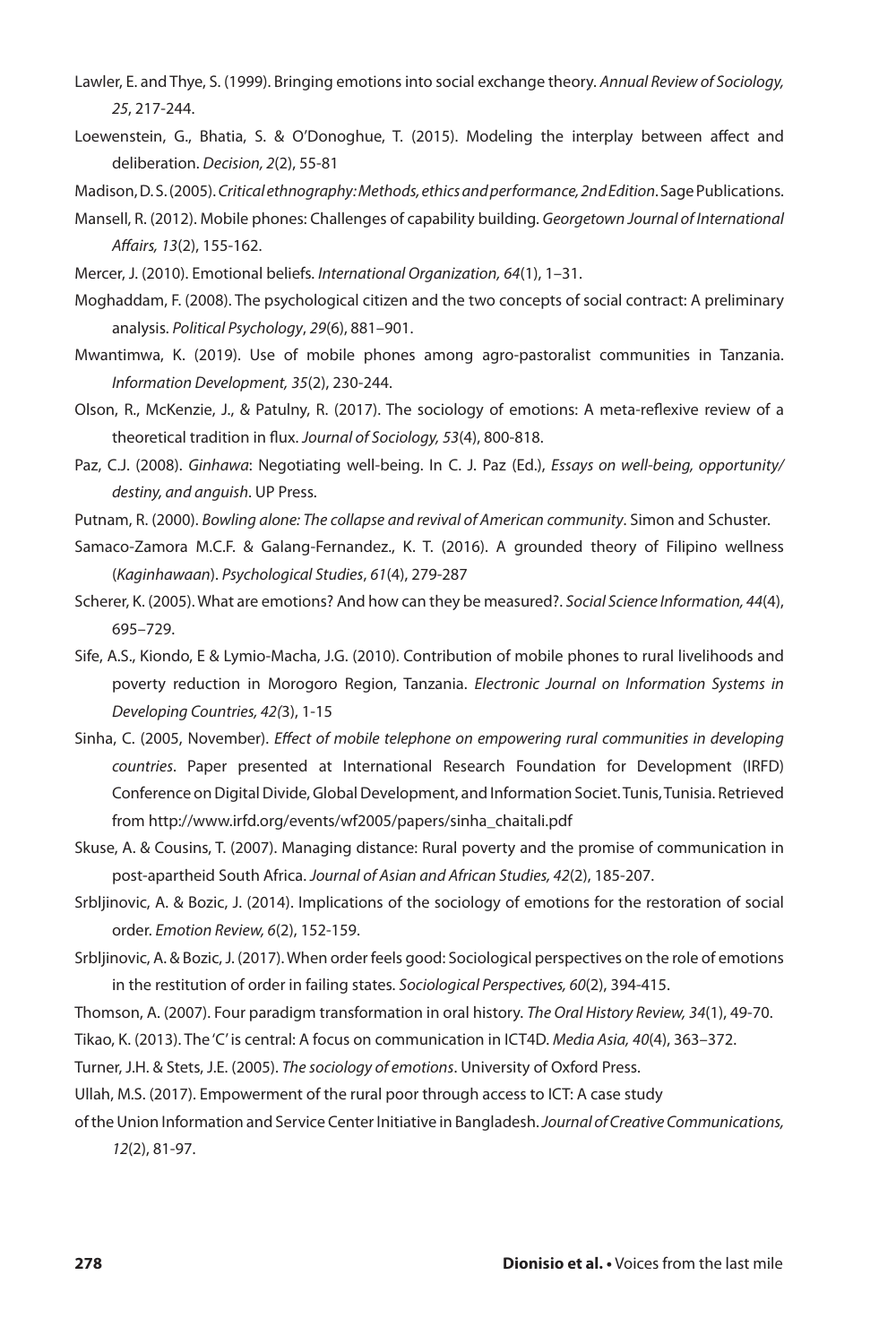- Urquhart, C., Liyanage, S., & Muhammadou. M. O. K. (2008). ICTs and poverty reduction: A social capital and knowledge perspective. *Journal of Information Technology*, 23 (3), 203-213
- van Asselt, M. B. A. (2000). Perspectives on uncertainty and risk: *Perspectives on uncertainty and risk: The PRIMA approach to decision support.* Kluwer Academic Publishers

## **Endnotes**

<sup>1</sup> Hawkins and Maurer (2010) identified the dimensions of social capital as bonding among homogeneous group, bridging across heterogeneous groups, and linking groups across positions of power.